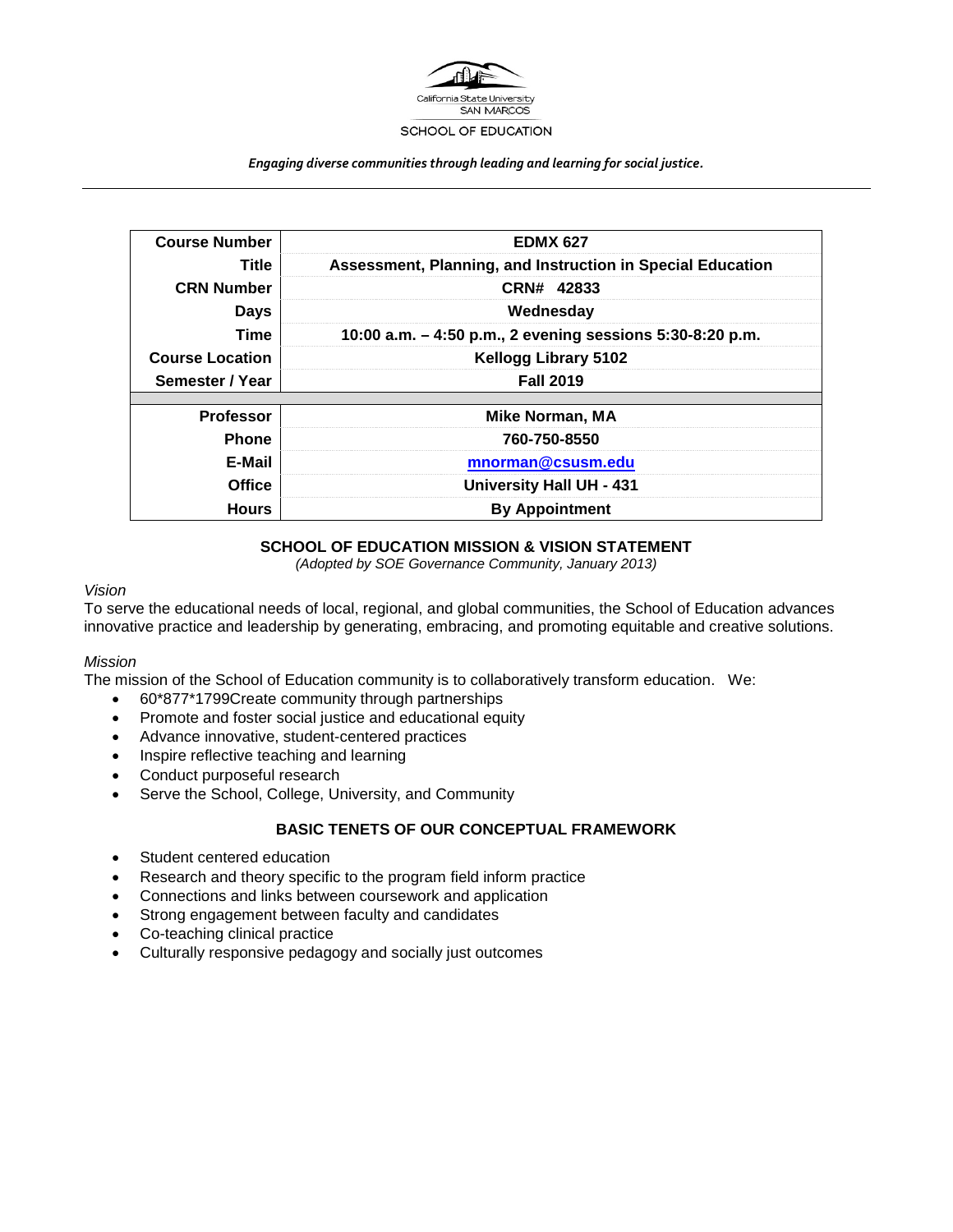# **TABLE OF CONTENTS**

| COURSE FEATURES AND PROFESSIONAL AND ADMINISTRATIVE REQUIREMENTS5                           |  |
|---------------------------------------------------------------------------------------------|--|
|                                                                                             |  |
|                                                                                             |  |
|                                                                                             |  |
|                                                                                             |  |
|                                                                                             |  |
| Students with Disabilities Requiring Reasonable Accommodations Error! Bookmark not defined. |  |
|                                                                                             |  |
|                                                                                             |  |
|                                                                                             |  |
|                                                                                             |  |
|                                                                                             |  |
|                                                                                             |  |
|                                                                                             |  |
|                                                                                             |  |
| Use of                                                                                      |  |
|                                                                                             |  |
| Bookmark not defined.                                                                       |  |
|                                                                                             |  |
|                                                                                             |  |
|                                                                                             |  |
|                                                                                             |  |
|                                                                                             |  |
|                                                                                             |  |

#### **COURSE DESCRIPTION**

Focuses on methods for assessing and planning so students with disabilities, language, and other learning differences have access to the general education curriculum. Students administer and interpret formal and informal assessments for Individual Education Program planning, implementation, and evaluation. *Requires participation/ observation in the public schools.*

#### **Credit Hour Policy Statement**

Per the University Credit Hour Policy:

- Students are expected to spend a minimum of two hours outside of the classroom each week for each unit of credit engaged in learning.
- The combination of face-to-face time, out-of-class online and field time associated with the course totals to at least the minimum 45 hours per unit of credit.

#### **Required Texts and TaskStream**

Pierangelo, R. & Giuliani, G. (2017). Assessment in Special Education: A Practical Approach, 5th Edition. Pearson.

Brown, F., McDonnell, J., & Snell, M. (2016). Instruction of Students with Severe Disabilities, 8th Edition. Pearson.

#### **Selected readings posted on Moodle**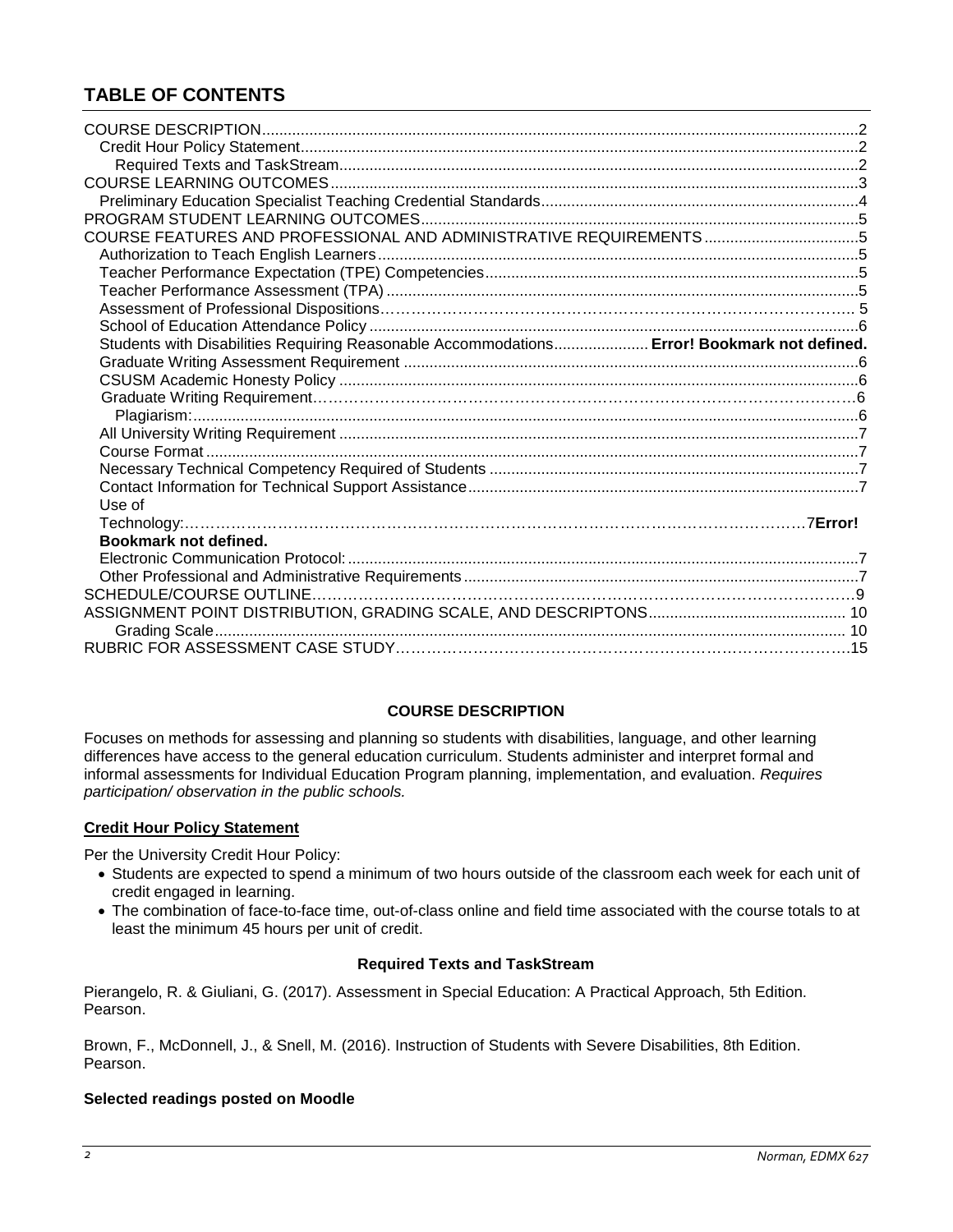### **TaskStream Enrollment and Postings**

The School of Education uses TaskStream to manage candidates' TPE, clinical practice, signature assignment, and disposition assessments. Candidates must be enrolled in TaskStream throughout the Mild/Moderate and Moderate/Severe Education Specialist program(s). Enrollment fees are paid by going to [www.taskstream.com](http://www.taskstrem.com/) and registering for at least one year.

Concurrent candidates and candidates completing both the Mild/Moderate and Moderate/Severe credentials should enroll for at least two years. After enrolling, access your specially designed Education Specialist program bucket - Concurrent MS/ES Program 2018-2019 - by going to your home page, finding the Self-Enrollment area and clicking the *Enter Code* button. Then enter **Concurrent1819** as the program code. If this is the correct program, click the *Enroll* button. The Education Specialist program now will show up on your TaskStream home page when you log in. Be sure to remember your own exact enrollment name and password.

Add On candidates completing both the Mild/Moderate and Moderate/Severe credentials should enroll for two years. After enrolling, access your specially designed Education Specialist program bucket - **Add-On Ed Specialist Credentials 2019-20** - by going to your home page, finding the Self-Enrollment area and clicking the *Enter Code* button. Then enter **AddOn1920** as the program code. If this is the correct program, click the *Enroll* button. The Education Specialist program now will show up on your TaskStream home page when you log in. Be sure to remember your own exact enrollment name and password.

#### **COURSE LEARNING OUTCOMES**

Upon successful completion of this course, candidates will demonstrate knowledge and skills in:

#### **1.0 Observation Skills**

- 1.1 Direct observations in informal situations *(Case Study)*
- 1.2 Using checklists and various observation formats to record observational data *(Case Study)*
- Observing and detecting practices used in a setting serving learners with moderate/severe disabilities with a field report requirement. *(Progress Monitoring and Task Analysis Project)*

#### **2.0 Record Keeping**

- 2.1 Maintaining a checklist/timelines for the assessment process *(Case Study)*
- 2.2 Employing competency checklists *(Case Study)*
- 2.3 Keeping anecdotal records *(Case Study)*
- 2.4 Utilizing IEP and ITP forms *(Case Study)*
- 2.5 Utilizing referral and planning for assessment forms *(In-Class Activity)*
- 2.6 Recording and submitting observation notes (e.g., progress monitoring field observation).*(Case Study and Progress Monitoring Assignment)*

# **3.0 Assessment Techniques**

- 3.1 Evaluating various commercially available assessment instruments. *(Instrument Fair, Case Study)*
- 3.2 Administering, scoring and interpreting commonly used formal measures (standardized, norm-referenced) *(Case Study, WJ-IV Practice Administration)*
- 3.3 Using informal assessment methods (e.g., criterion-referenced, curriculum-based) *(Case Study)*
- 3.4 Assessing student work in the classroom (e.g., work sampling) *(Case Study)*
- 3.5 Using assessments for specific populations *(Case Study)*
- 3.6 Using supplementary norm tables *(Case Study)*
- 3.7 Using authentic assessment approaches (performance-based, rubrics, portfolios) *(Case Study, In-class Activity)*

#### **4.0 Nondiscriminatory Testing**

- 4.1 Structuring the assessment environment *(Case Study)*
- 4.2 Scheduling assessment sessions *(Case Study)*
- 4.3 Evaluating and selecting assessment instruments *(Case Study)*
- 4.4 Selecting and preparing assessment materials *(Case Study)*
- 4.5 Ensuring parental participation in reporting of student performance *(Case Study)*

#### **5.0 Writing Case Reports**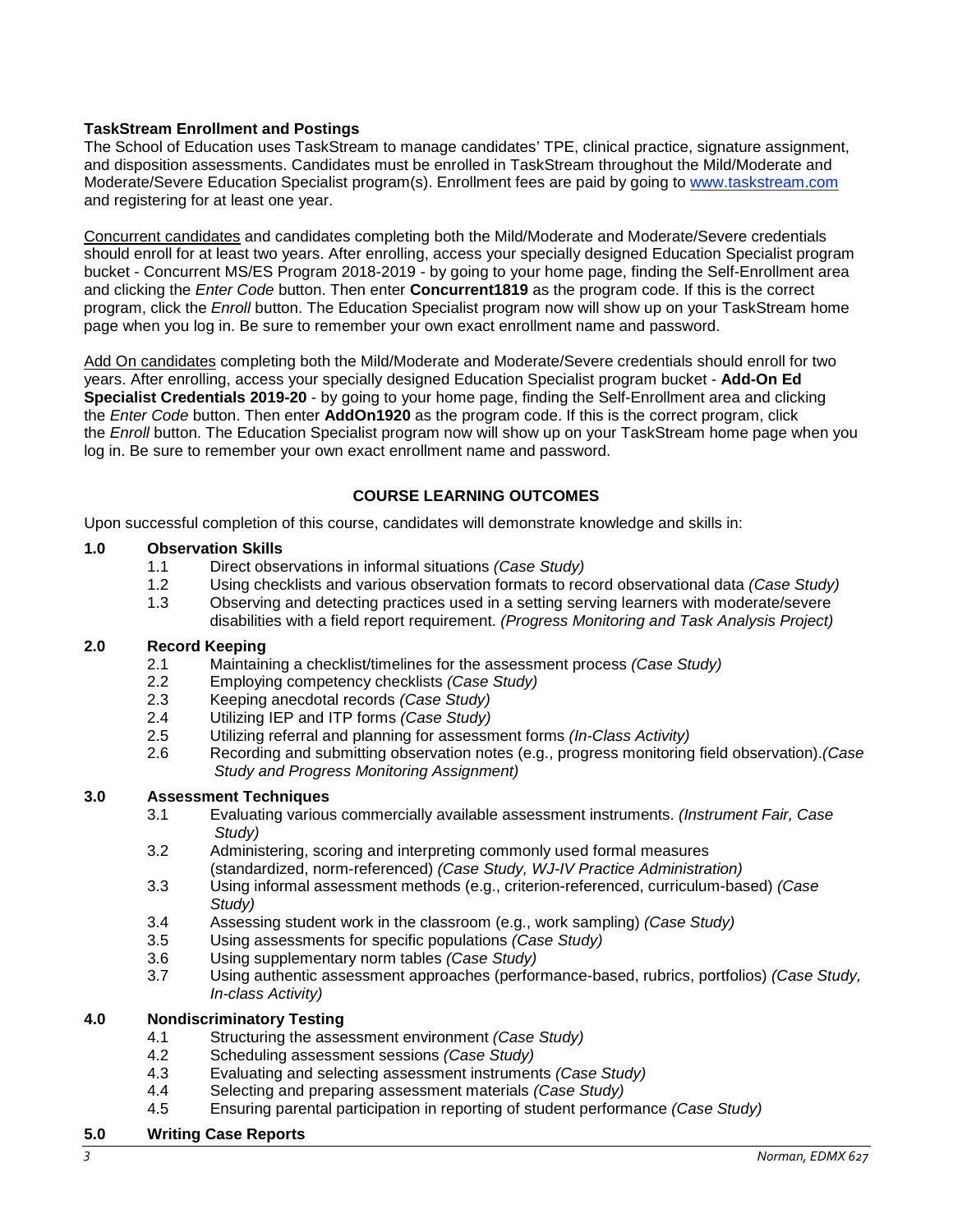- 5.1 Gathering and reporting background information *(Case Study)*
- 5.2 Using a structured format for reporting *(Case Study)*
- 5.3 Reporting interactions with the child *(Case Study)*
- 5.4 Reporting the child's approach to tasks and learning styles *(Case Study)*
- 5.5 Using clinical judgment in interpreting results *(Case Study)*
- 5.6 Summarizing overall finding regarding a child *(Case Study)*
- 5.7 Making recommendations for interventions *(Case Study)*

#### **6.0 Generating IEPs**

- 6.1 Summarizing current levels of functioning *(Case Study)*
- 6.2 Identifying long-range goals and short-term objectives *(Case Study)*
- 6.3 Completing sections of an IEP and ITP *(Case Study)*
- 6.4 Adapting the IEP as a parallel curriculum for students under IDEA *(Case Study)*
- 6.5 Ensuring parent participation and observation of rights *(Case Study)*

# **7.0 Best Educational and Assessment Practices**

- 7.1 Incorporating authentic assessment into lessons (*In-class Activity)*
- 7.2 Adapting lessons for individual learners using differentiated *(In-class Activity)*

#### **8.0 Collaborative Interdisciplinary Teaming**

- 8.1 Demonstrating the effective use of collaborative teaming principles to: a) develop IEPs, IFSPs, and ITPs; assessment plans and reports; instruction b) problem solve curricular, instructional, and emotional or behavioral mismatches for students c) guide other instructional and special education related decision making *(In-class Activity)*
- 8.2 Facilitating a planning meeting for a student eligible for special education or being considered for specialized support services *(In-class Activity)*
- 8.3 Differentiating the roles of various interdisciplinary team members and soliciting and utilizing diverse expertise of team members *(In-class Activity)*

#### **Preliminary Education Specialist Teaching Credential Standards**

CCTC Preliminary Education Specialist standards ARE addressed by EDMX 627 via the classes and assignments

- M/M/S 3 Educating diverse learners with disabilities *MTSS Workshop*
- M/M/S 4 Effective communication and collaborative partnerships *Case Study*
- Assessment of students WJ Practice Lab; Instrument Fair; Case Study
- M/M/S 8 Participating in ISFP/IEPs and post-secondary transition planning *Case Study*
- M/M/S 11 Typical and atypical development *MTSS Workshop; Case Study*
- Behavior, social and environmental supports for learning Case Study
- M/M/S 13 Curriculum and instruction for students with disabilities *Progress Monitoring*
- M/M 1 Characteristics of students with mild/moderate disabilities *WJ Practice Lab; Case Study*
- Assessment and evaluation of students with mild/moderate disabilities *Instrument Fair; Case Study*
- M/M 3 Planning and Implementing Mild/moderate curriculum and Instruction *Case Study*
- Specific instructional strategies for students with mild/moderate disabilities *Progress Monitoring* and *Case Study*
- M/M 6 Case Management *Case Study*
- M/S 4 Assessment, program planning and instruction *Progress Monitoring*
- Movement, mobility, sensory and specialized health care *Progress Monitoring*

# **Key:**

- **M/M/S** = Program Design Standards for Preliminary Education Specialist Credentials
- **M/M** = Mild/Moderate Disabilities Standards for Education Specialist Credentials
- $=$  Moderate/Severe Disabilities Standards for Education Specialist Credentials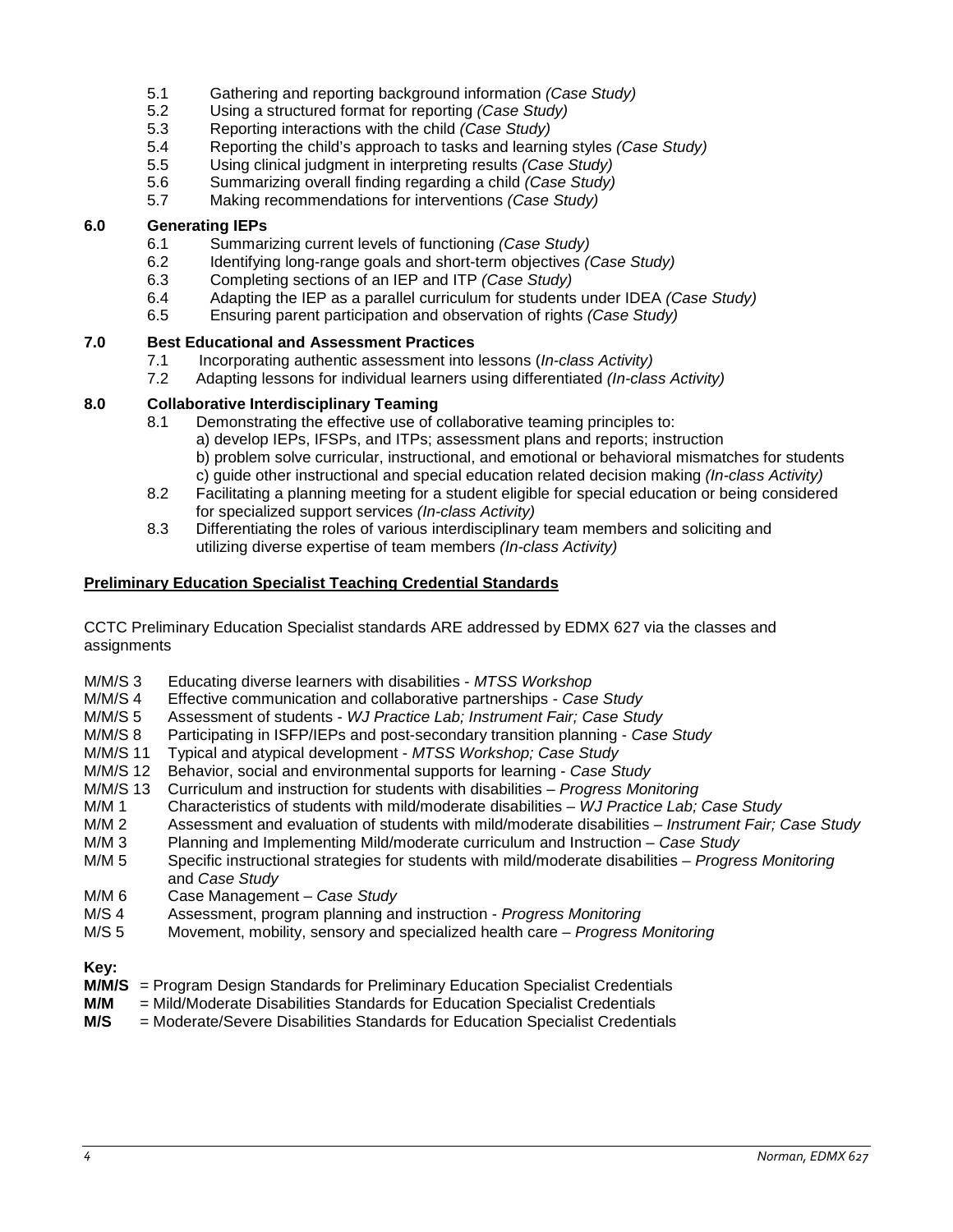# **PROGRAM STUDENT LEARNING OUTCOMES**

#### **Preliminary Mild/Moderate and Moderate/Severe Education Specialist Program**

Upon successful program completion, Preliminary Education Specialist teacher candidates will demonstrate proficiencies in

- 1. Applying current disability-related federal and state laws, procedures, and ethics pertaining to special education referral and eligibility and Individual Education Program plan development, monitoring, and implementation
- 2. Using various formal and informal assessment data from multiple sources to a) develop IEP goals based upon individual students' assessed needs and b) monitor student progress toward IEP goal achievement
- 3. Using knowledge of the characteristics of various disabilities and their effects on learning, skill development, and behavior to develop and deliver appropriate instruction to advance student progress toward IEP goal attainment and meaningful participation and progress in the curriculum
- 4. Differentiating instruction through a) knowledge and application of a variety of instructional and positive behavior support methodologies and b) use of technology inclusive of augmentative and alternative communication systems, applications, and devices
- 5. Collaborating, coordinating, consulting, and co-teaching effectively with general educators, special education and related service providers, paraeducators, students' families and community agency personnel to maximize communication and instructional quality

#### **COURSE FEATURES AND PROFESSIONAL AND ADMINISTRATIVE REQUIREMENTS**

#### **Authorization to Teach English Learners**

This credential program has been specifically designed to prepare teachers for the diversity of languages often encountered in California public school classrooms. The authorization to teach English learners is met through the infusion of content and experiences within the credential program, as well as additional coursework. Candidates successfully completing this program receive a credential with authorization to teach English learners. *(Approved by CCTC in SB 2042 Program Standards, August 02)*

#### **Teacher Performance Expectation (TPE) Competencies**

The course objectives, assignments, and assessments have been aligned with the CTC standards for Preliminary Education Specialist Mild/Moderate Teaching credential. This course is designed to help teachers seeking a California teaching credential to develop the skills, knowledge, and attitudes necessary to assist schools and district in implementing effective programs for all students. The successful candidate will be able to merge theory and practice in order to realize a comprehensive and extensive educational program for all students.

#### **Teacher Performance Assessment (TPA)**

All California credential candidates must successfully complete a state-approved Teacher Performance Assessment (TPA), as part of the credential program of preparation. During the 2019-20 academic year the CSUSM credential programs will use the edTPA (California Teacher Performance Assessment)

Additionally, to support your success in your credential program and with TPA, SOE classes use common pedagogical language, lesson plans (lesson designs), and unit plans (unit designs).

#### **Note: Add-On Education Specialist candidates who already hold a valid basic teaching credential are not responsible for taking the TPA.**

#### **Expected Dispositions for the Education Profession**

Education is a profession that has, at its core, certain dispositional attributes that must be acquired and developed. Teaching and working with learners of all ages requires not only specific content knowledge and pedagogical skills, but positive attitudes about multiple dimensions of the profession. The School of Education has identified six dispositions that must be evident in teacher candidates: social justice and equity, collaboration,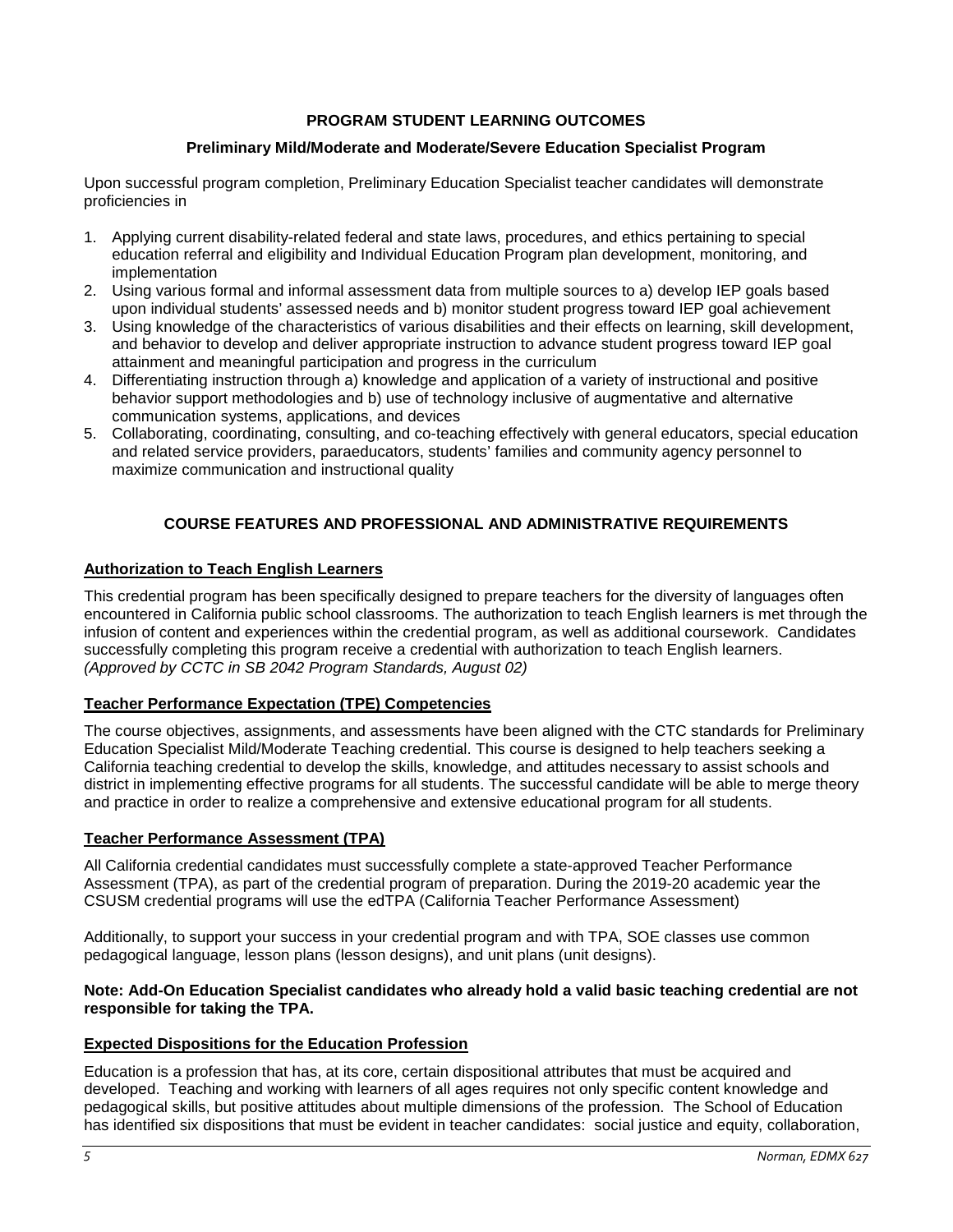critical thinking, professional ethics, reflective teaching and learning, and life-long learning. These dispositions have observable actions that will be assessed throughout the preparation program. For each dispositional element, there are three levels of performance - *unacceptable*, *initial target*, and *advanced target*. The description and rubric for the three levels of performance offer measurable behaviors and examples.

The assessment is designed to provide candidates with ongoing feedback for their growth in professional dispositions and includes a self-assessment by the candidate. The dispositions and rubric are presented, explained and assessed in one or more designated courses in each program as well as in clinical practice. Based upon assessment feedback candidates will compose a reflection that becomes part of the candidate's Teaching Performance Expectation portfolio. Candidates are expected to meet the level of *initial target* during the program.

# **School of Education Attendance Policy**

Due to the dynamic and interactive nature of courses in the School of Education, all candidates are expected to attend all classes and participate actively. At a minimum, candidates must attend more than 80% of class time, or s/he may not receive a passing grade for the course at the discretion of the instructor. Individual instructors may adopt more stringent attendance requirements. Should the candidate have extenuating circumstances, s/he should contact the instructor as soon as possible. *(Adopted by the COE Governance Community, December, 1997).* One point deducted for each absence or lack of participation in class. Please note that full day classes count as **TWO** class meetings. One-half point deducted for arriving to class 15 or more minutes late. **For this class: Students missing more than two class sessions will see their grades reduced by one full letter grade. Absence from more than three sessions will result in a reduction of two full letter grades.** 

# **Students with Disabilities Requiring Reasonable Accommodations**

Students with disabilities who require reasonable accommodations must seek approval for services by providing appropriate and recent documentation to the Office of Disability Support Services (DSS). This office is in Craven Hall 4300, contact by phone at (760) 750-4905, or TTY (760) 750-4909. Students authorized by DSS to receive reasonable accommodations should meet with their instructor during office hours.

#### **Graduate Writing Assessment Requirement**

The California State University maintains a Graduation Writing Assessment Requirement (GWAR) for master's candidates. This requirement must be achieved prior to Advancement to Candidacy. A master's candidate will satisfy the graduate writing requirement by receiving a passing score on a written product as assessed with the GWAR rubric. Toward the goal of providing opportunity for graduate students in the School of Education to satisfy the writing requirement, papers in graduate classes are expected to adhere to writing and format style guidelines described in the sixth edition of the Publication Manual of the American Psychological Association (aka, APA Manual). This manual is a required across all graduate-level (600-level) courses.

#### **CSUSM Academic Honesty Policy**

"Students will be expected to adhere to standards of academic honesty and integrity, as outlined in the Student Academic Honesty Policy. All written work and oral presentation assignments must be original work. All ideas/materials that are borrowed from other sources must have appropriate references to the original sources. Any quoted material should give credit to the source and be punctuated with quotation marks.

Academic Honesty and Integrity: Students are responsible for honest completion of their work including examinations. There will be no tolerance for infractions. If you believe there has been an infraction by someone in the class, please bring it to the instructor's attention. The instructor reserves the right to discipline any student for academic dishonesty in accordance with the general rules and regulations of the university. Disciplinary action may include the lowering of grades and/or the assignment of a failing grade for an exam, assignment, or the class as a whole."

Incidents of Academic Dishonesty will be reported to the Dean of Students. Sanctions at the University level may include suspension or expulsion from the University.

# **Plagiarism:**

As an educator, it is expected that each candidate will do his/her own work, and contribute equally to group projects and processes. Plagiarism or cheating is unacceptable under any circumstances. If you are in doubt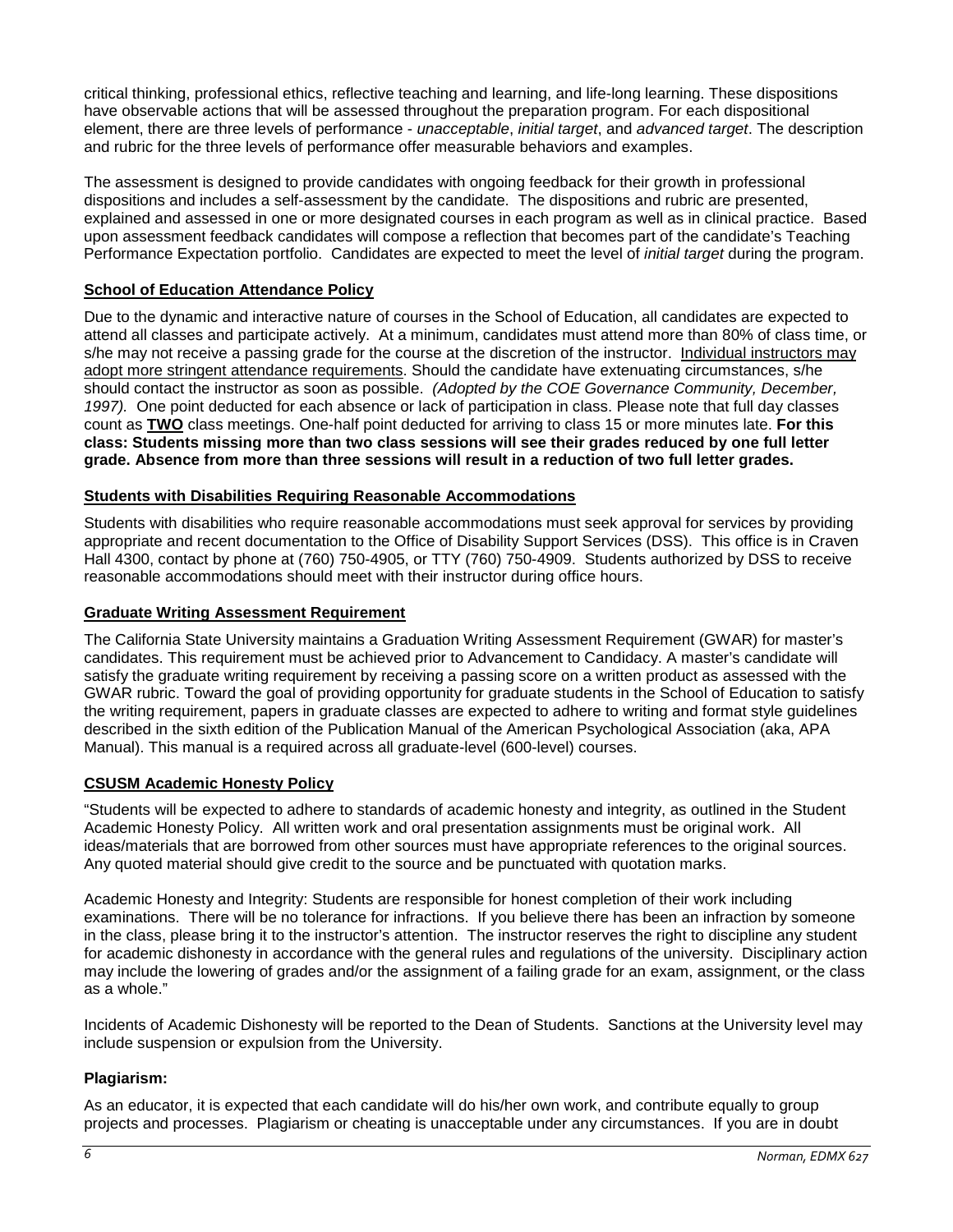about whether your work is paraphrased or plagiarized see the Plagiarism Prevention for Students website [http://library.csusm.edu/plagiarism/index.html.](http://library.csusm.edu/plagiarism/index.html) If there are questions about academic honesty, please consult the University catalog.

All work in this course must be the original work of the credential candidate. Scanning of student work via TurnitIn™ software may be used to verify student authorship and accurate citation of copyrighted materials or thoughts, ideas, and/or work of others. The instructor may require that some assignments in the course be submitted using the built in TurnitIn™ software feature. Students making unauthorized copies of copyrighted materials or microcomputer software will receive a failing grade.

#### **All University Writing Requirement**

This course ensures that the university's minimum 2,500-word per course writing requirement is met through the course assignments, reflections, and postings for Education Specialist standards assigned to this course.

#### **Course Format**

Per the CSUSM Online Instruction Policy, EDMX 627 is considered primarily as traditional (FT) instruction.

#### **Necessary Technical Competency Required of Students**

Candidates are required to have the technical expertise to use online browsers (e.g., Firefox) to access information, use the Cougar Courses platform to access and download course content posted at Cougar Courses and submit assignments, and use various forms of technology (e.g., word processing, CSUSM electronic mail, presentation tools such as PowerPoint) to produce course assignments and instruct others for assignments requiring in-class instruction by candidates.

Please save a digital copy of all assignments for your use in your teaching portfolio. Most assignments are submitted online at Cougar Courses; some are submitted both online and in class; at least two assignments are submitted only in class. Details will be given for each assignment in class.

#### **Contact Information for Technical Support Assistance**

For technical support assistance, please contact the CSUSM Help Desk. See information on the various ways in which students may get technical support at<http://www.csusm.edu/sth/support/index.html>

#### **Electronic Communication Protocol:**

Electronic correspondence is a part of your professional interactions. If you need to contact the instructor, e-mail is often the easiest way to do so. It is my intention to respond to all received e-mails in a timely manner. Please be reminded that e-mail and on-line discussions are a very specific form of communication, with their own nuances and etiquette. For instance, electronic messages sent in all upper case (or lower case) letters, major typos, or slang, often communicate more than the sender originally intended. With that said, please be mindful of all e-mail and on-line discussion messages you send to your colleagues, to faculty members in the School of Education, or to persons within the greater educational community. All electronic messages should be crafted with professionalism and care.

Things to consider:

- Would I say in person what this electronic message specifically says?
- How could this message be misconstrued?
- Does this message represent my highest self?
- Am I sending this electronic message to avoid a face-to-face conversation?

In addition, if there is ever a concern with an electronic message sent to you, please talk with the author in person in order to correct any confusion.

#### **Other Professional and Administrative Requirements**

1. Use "Person-first" language (e.g., "Student with Down Syndrome" rather than "Down Syndrome student") must be used throughout all written and oral assignments and discussions.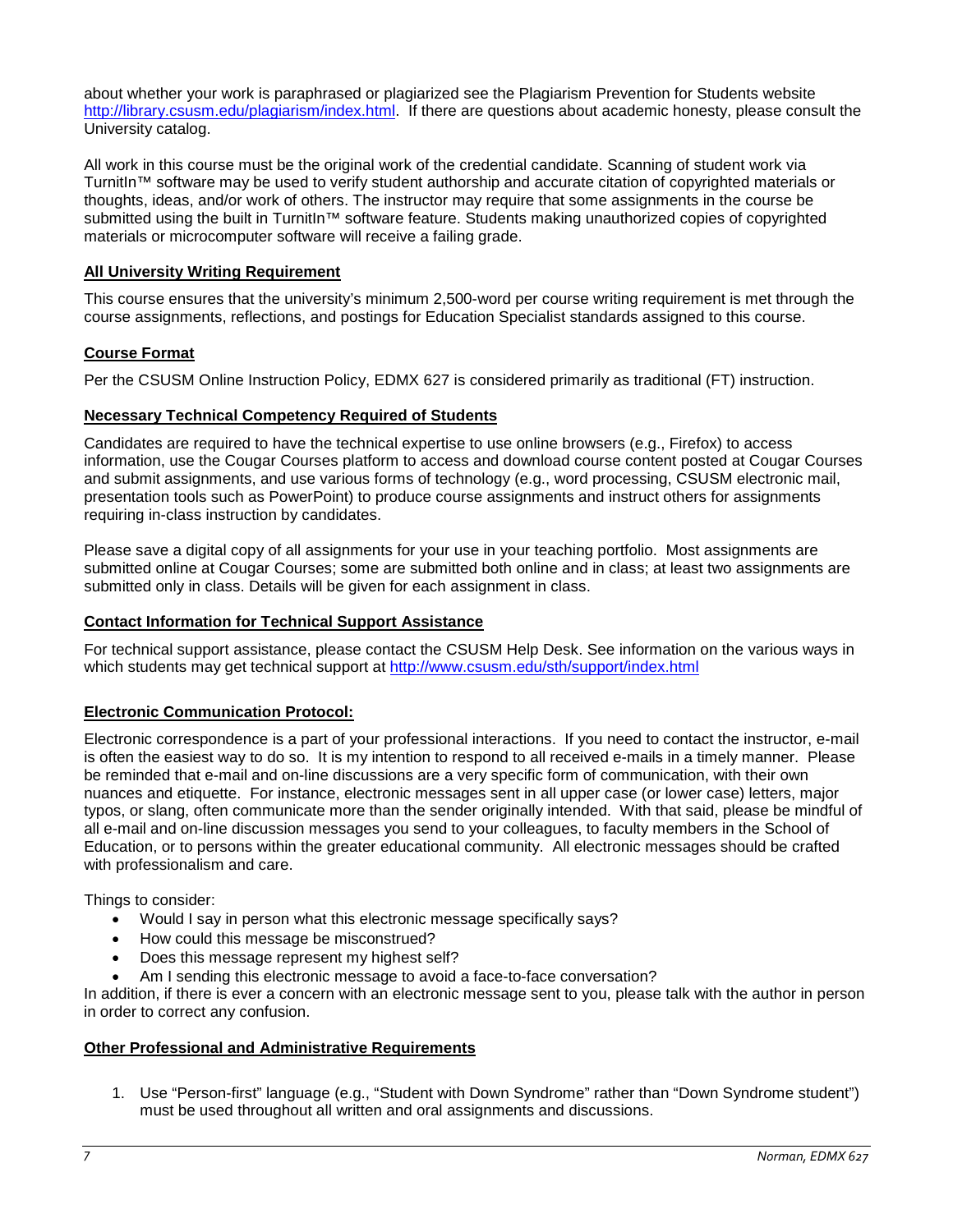- 2. Word-process all written documents. Be sure to keep an electronic copy of all of your work including Cougar Courses postings. Also, you will want these copies for your records and professional portfolio.
- 3. Always write in a professional voice. Be sure to avoid abbreviations, contractions, and slang. Write out acronyms on first appearance - such as Individualized Education Program (IEP).
- 4. Examine Moodle at least twice weekly for messages and newly posted materials and resources. Download materials needed for each class prior to class and bring to class all required resources.
- 5. Complete and post all assignments on the due dates for full credit. If you have extraordinary circumstances that impact completion of your assignments, please inform the instructor.
- 6. Participate in class discussions and group activities and demonstrate positive interpersonal skills with classmates and guests. Participation points are assigned on the basis of participation, collegiality, collaborative effort, and professionalism in interactions with fellow students, the instructors and guests.
- 7. If you are to miss class, be sure to select a class "buddy" to ensure that you receive handouts and information when you must miss class. You may wish to have the following: Buddy: Phone#: e-mail: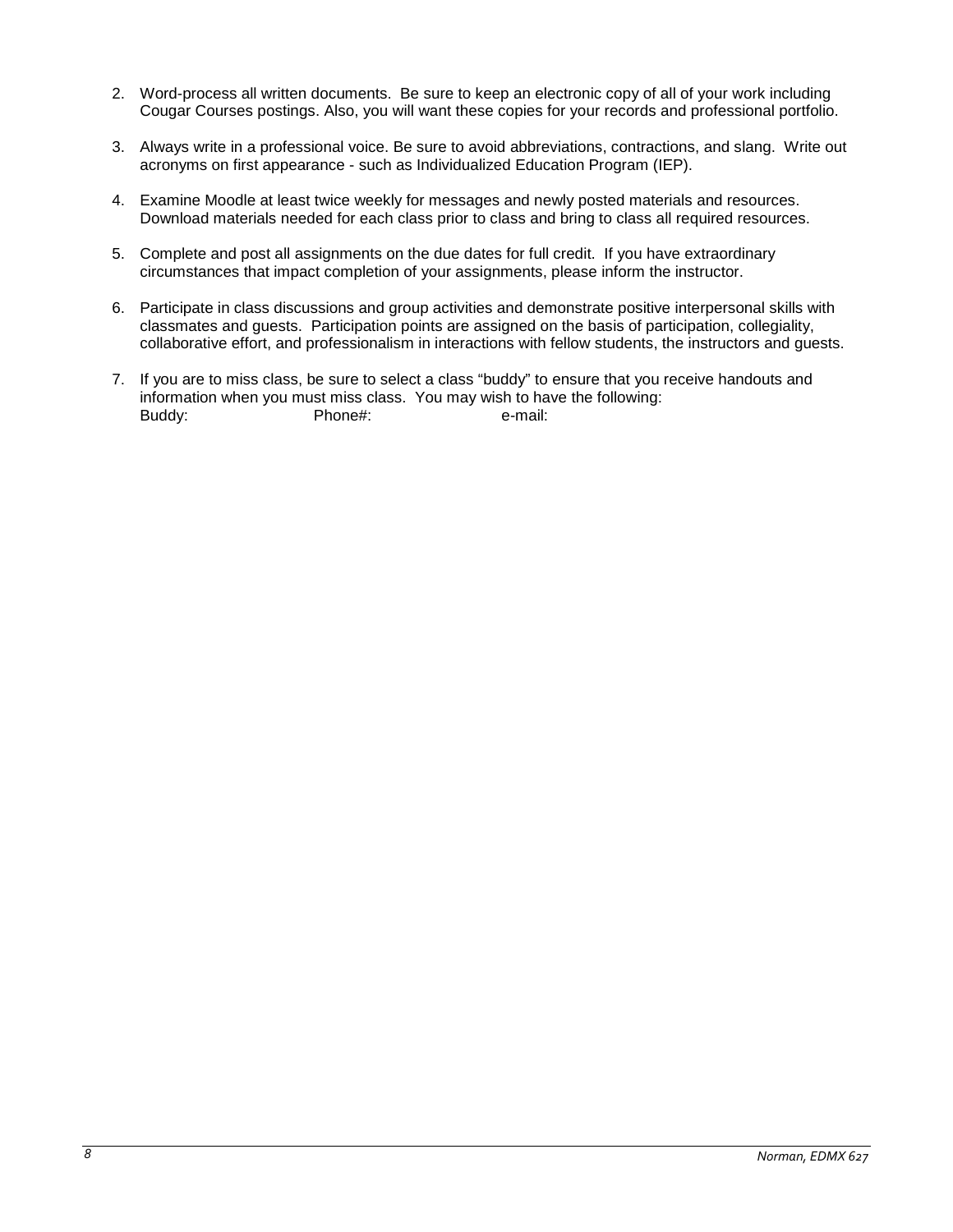# **SCHEDULE/COURSE OUTLINE**

# **\*\*The instructors reserve the right to modify the schedule**.\*\*

| <b>Session</b>                     | <b>Topic</b>                                                                                                                                                                                                                                                    | <b>Reading</b>                          | <b>Assignments Due</b>                                                           |
|------------------------------------|-----------------------------------------------------------------------------------------------------------------------------------------------------------------------------------------------------------------------------------------------------------------|-----------------------------------------|----------------------------------------------------------------------------------|
| 8/28                               | Introduction to Course<br><b>Ecological Systems Theory</b><br><b>Foundational Concepts in Assessment</b><br>Methods of Assessment                                                                                                                               | Syllabus<br>P&G 1-2<br>BMS <sub>3</sub> |                                                                                  |
| 9/4                                | Intro: Assessment Case Study<br>Psychometrics<br>Sharing of Ecological Quilt Square                                                                                                                                                                             | P&G 3-4, pp.98-103                      | <b>Ecological Paper</b><br><b>Due</b>                                            |
| 9/11                               | Pre-Referral, Multi-Tiered System of Supports,<br>Referral, Timelines, and Multidisciplinary<br>Teams<br><b>Determining Eligibility</b>                                                                                                                         | P&G 5-8, 16, 18                         |                                                                                  |
| 9/25                               | Intro: Progress Monitoring, Ecological<br>Assessment, and Task Analysis Project<br>Progress Monitoring<br><b>Ecological Assessment</b><br><b>Behavioral Data Collection</b><br><b>Task Analysis</b>                                                             | BMS 4, 5 (pp. 157-<br>160, pp.165-176)  |                                                                                  |
| $10/2$                             | Nam Nguyen, MA Advisor<br>Special Guest Speaker: Kristen Nahrstedt<br>Language Difference vs. Disability<br>Assessments of Speech and Language.<br>Woodcock Johnson Practice Administration<br>Tests of Academic Achievement and<br>Assessments of Intelligence | P&G 10-15                               |                                                                                  |
| 10/9                               | Woodcock Johnson Practice Administration<br>Tests of Academic Achievement and<br>Assessments of Intelligence (Continued)                                                                                                                                        | <b>P&amp;G 9</b>                        | <b>WJ Report Due</b><br>(Completed in<br>Class)                                  |
| 10/16                              | Writing Comprehensive Reports and Goals<br><b>Based on Assessment</b>                                                                                                                                                                                           | P&G 17                                  | <b>Progress</b><br><b>Monitoring and</b><br><b>Task Analysis Due</b>             |
| 10/30                              | NO CLASS MEETING                                                                                                                                                                                                                                                |                                         | <b>Observation for</b><br><b>Case Study/Parent</b><br><b>Permission Slip Due</b> |
| 11/14<br>$5:30 -$<br>8:20<br>p.m.  | <b>Instrument Fair</b>                                                                                                                                                                                                                                          |                                         | <b>Instrument Report</b><br><b>Due</b>                                           |
| $12/5$<br>$5:30 -$<br>8:20<br>p.m. | Assessment Case Study SHARE<br><b>Course Evaluations</b>                                                                                                                                                                                                        |                                         | <b>Assessment Case</b><br><b>Study Due</b>                                       |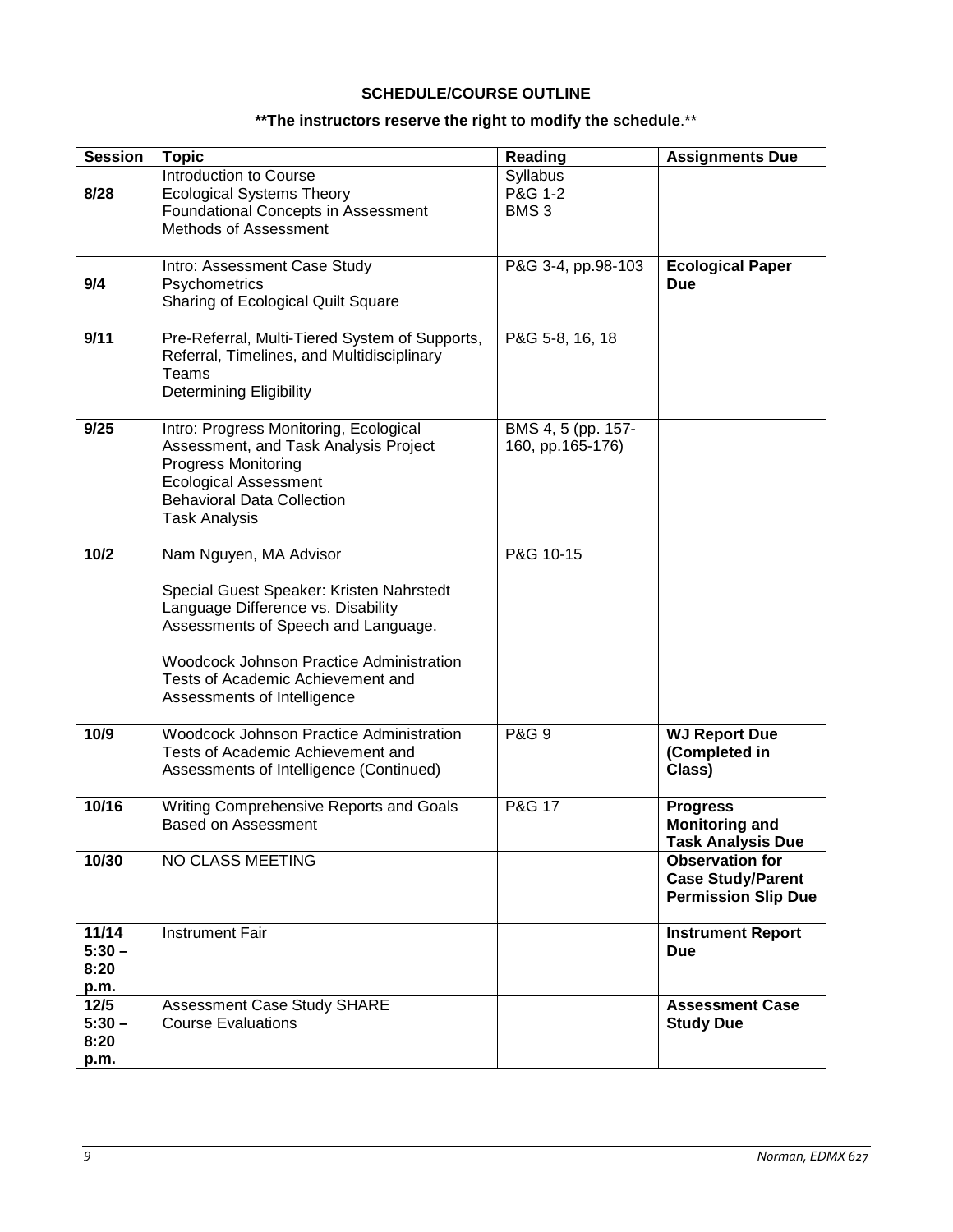# **ASSIGNMENT POINT DISTRIBUTION, GRADING SCALE, AND DESCRIPTONS**

| <b>Assignments</b>                                                          | <b>Notes</b>                                                                            | <b>Points</b> |
|-----------------------------------------------------------------------------|-----------------------------------------------------------------------------------------|---------------|
| <b>Session Participation</b>                                                | Attendance at each class session with active<br>participation.                          | 16            |
| Eco Map and Report                                                          | Report on personal ecological systems with your<br>own quilt square for the Class Quilt | 8             |
| Practice Administration of<br>Woodcock-Johnson<br><b>Achievement Test</b>   | Submit protocols and written response                                                   | 8             |
| Instrument Review Report and<br><b>Share Fair</b>                           | Post review on Moodle and present to class                                              | 8             |
| Progress Monitoring, Ecological<br>Assessment, and Task Analysis<br>Project | Observation report and task analysis                                                    | 20            |
| <b>Assessment Case Study:</b>                                               |                                                                                         | 40            |
| <b>Observation for Assessment</b>                                           | 10 points                                                                               |               |
| Case Study                                                                  | 15 points                                                                               |               |
| <b>IEP Meeting Preparation Plan</b>                                         | 15 points                                                                               |               |
| <b>Maximum Total Points:</b>                                                |                                                                                         | 100           |

#### **Grading Scale**

**93% = A 90% = A- 87% = B+ 83% = B 80% = B- 78% = C+** A grade of C+ or better is required for a course to count toward a credential. Points below  $77\% = F$ .

There is no Final Exam in this course

#### **Late Assignments**

All assignments are expected to be completed by the assigned due date. If you have extraordinary circumstances that impact completion of your assignments or have questions or concerns, please contact the instructor(s) immediately. Acceptance of late work will be at the professor's discretion and will only be allowed if the student has contacted the professor prior to the original due date. All late assignments will receive a **20% deduction** in point value.

#### **In-Class and Online Participation (16 points maximum)**

Regular, punctual attendance is critical and expected in the teaching profession. Because this class is participatory in nature, the experiences and discussions are difficult to recreate. Additionally, it is important that each class member have the opportunity to exhibit collaborative teaming and participatory behavior. Participation points are assigned based upon the following criteria: collaborative cooperation in all face-to-face and web-based classes and group assignments; enthusiasm for the content and activities; respect for speakers; patience and flexibility with the technology; appropriate use of all assessment materials. One point deducted for each absence or lack of participation in class. Please note full day sessions count as TWO classes. One-half point deducted for arriving to class 15 or more minutes late. For this class: Students missing more than two class sessions will see their grades reduced by one full letter grade. Absence from more than three sessions will result in a reduction of two full letter grades**.** 

# **Ecological Design Map and Reflective Paper: (8 points total)**

Candidates learn about Urie Brofenbrenner's work on systems theory of development across the life span and understanding children/learner behaviors. During this process, each candidate creates an individual Ecological Design Map of their own. Examples of past maps will be shared. This is an individual creative assignment. Each candidate also composes a 3-4 page reflective paper explaining her/his Ecological Design Map.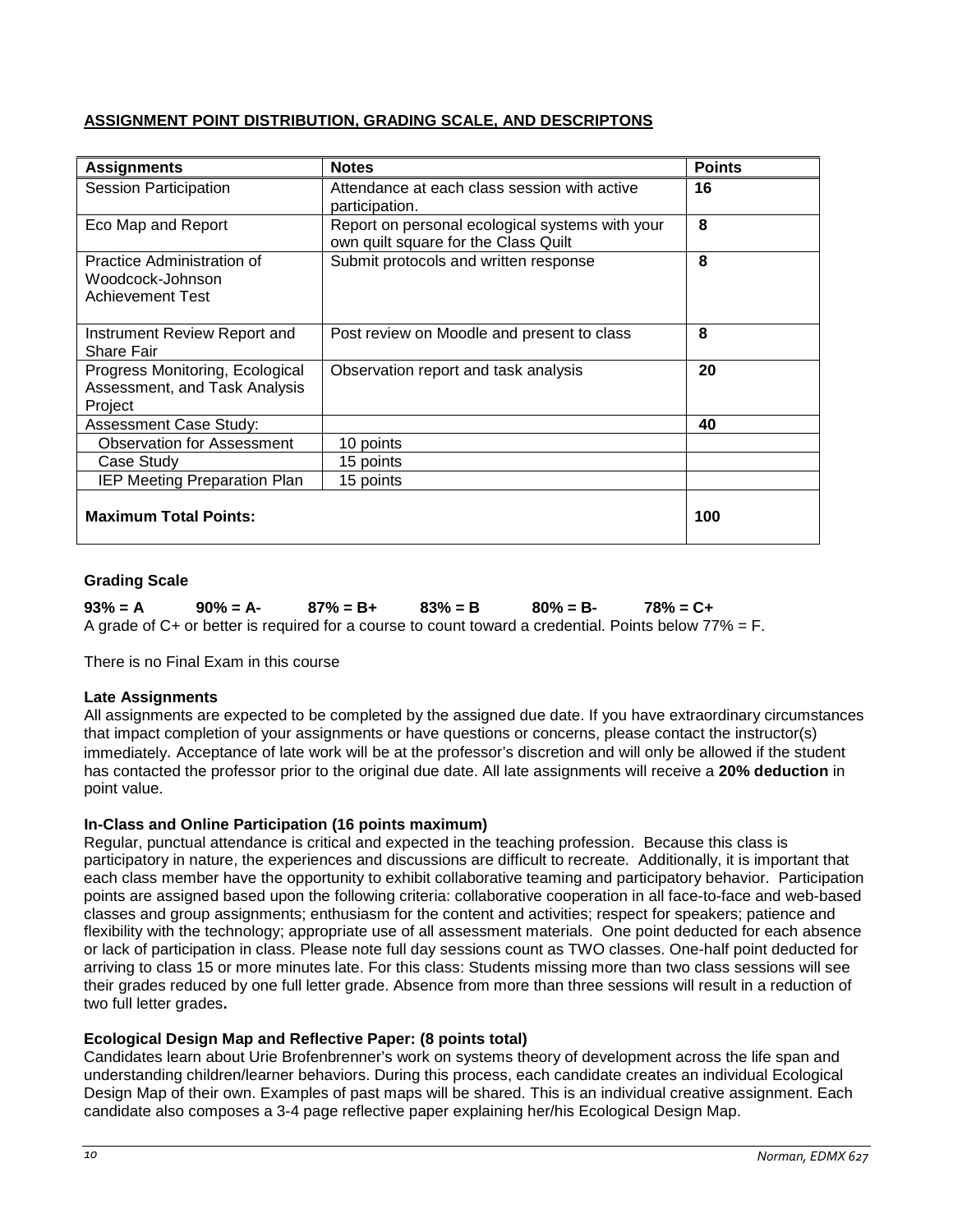- 1. Create your own Ecological Design Map. Examples of past Design Maps will be available in class
- 2. Ecological Systems Self Report. Based upon your reflection and creation of your Ecological design map, write a three - four page paper reflecting upon the following.
	- a. Write a description of each of the ecosystems in your map and their importance to you. This should take about two pages, one long paragraph for each subsystem.
	- b. Write a 1-paragraph reflection on how this experience helps you in better understanding and accepting differences in culture, cultural heritage, ethnicity, language, age, religion, social economic status, gender identity/expression, sexual orientation, and abilities and disabilities of individuals.
	- c. How might you use this data to engage students with curriculum?

#### **Practice Administration of the Woodcock Johnson: (8 points)**

Requirement is to practice administering the WJ to another classmate and share out as whole group. The lab sheet will be provided and completed in class. You must submit your protocols with your written summary. This is an incredibly import class day to attend. You will not receive credit for the assignment if you are not in attendance.

#### **Instrument Review and Instrument Fair: (8 points)**

Each candidate selects and reviews a commercially available educational assessment instrument and writes a guide for the use and interpretation of the instrument. All reviews are posted for classmates on Cougar Courses and are shared with classmates in a live class, so that each member of the class has a composite set of commonly used assessments. Participation in the Instrument Fair with the instrument is required.

### *INSTRUMENT REPORT TEMPLATE:*

#### **Name:**

#### **Title of Instrument:**

Publisher, website, address, phone, edition(s) or forms, cost if known

#### **Technical Overview:**

Components, uses, derived scores, item development

#### **Standardization:**

Standardization sample(s), and any sub-groups or special samples, norm development, were individuals with disabilities, or those learning a second language in the sample?

#### **Administration of the Instrument:**

Time, qualifications of evaluator, method: interview or direct administration, giving instructions, completing forms, giving credit for direct administration items, adaptations allowed.

#### **Interpreting Performances and Clinical Judgment of Results:**

Scores available, characteristics of scores and how they can be used, partial credit if allowed.

For what group of learners would the results from this instrument be considered accurate?

Would results be appropriate for individuals with disabilities or second language learners?

Are there learners for whom conditions of the environment must be modified before administration of the instrument and its components?

How could one consider the results of this instrument as a component of a battery of measures?

#### **Writing Prompt:**

Write 3-4 paragraphs reflecting how this experience increases your skill in evaluating, selecting, administering and interpreting assessment devices.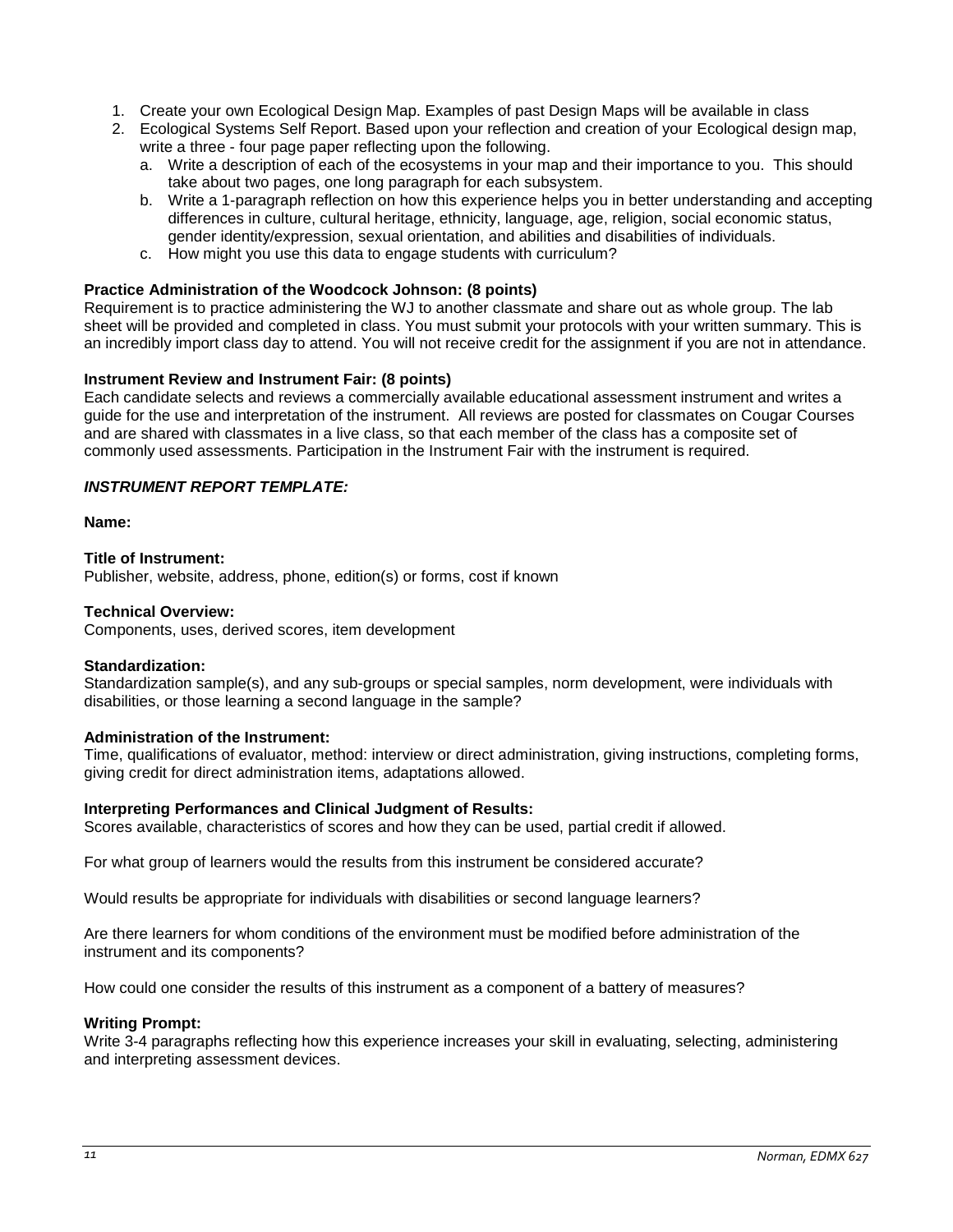### *INSTRUMENT SHARE FAIR:*

In class you will present your assessment tool. Please bring the assessment tool to class to show your classmates. Your presentation should be no more than 5 minutes. Focus on the pros and cons of your assessment tool. You will be presenting in small groups.

#### **Progress Monitoring, Ecological Assessment and Task Analysis Project: (20 points)**

Candidates will observe a classroom that is serving students with moderate/severe disabilities, selected by the instructor, to observe data collection and progress monitoring in action. In addition, candidates will conduct an ecological assessment on one student examining their performance in multiple learning environments (classroom, recess area, bathroom, and lunch area). Based on this assessment, candidates will choose one environment (and skill set within that environment) to create a task analysis. Please note that this assignment counts as 2 hours toward your Breadth of Experience Requirement/Assignment in EDMX 575. Candidates will observe on-site for half of a school day. The following components must be included in your report:

#### 1. *Observation Report*: (10 points)

- In this section you will summarize and reflect on your observation by addressing the following questions:
- Describe the setting in which you observed.
- Describe the observed characteristics of the students in the setting. Include in your description the students' social, academic, communication, movement, mobility, sensory and specialized health care characteristics and supports.
- Describe the activities/events you observed (activities, materials, teaching methods/approaches, and specialists observed, if applicable).
- Describe the types of data collection/progress monitoring you observed. How often is it collected? How is it analyzed? How does it guide instruction? This section must also include your time sheet signed by the teacher you are observing. Observation Report must be at least 3 pages.

#### 2. **Ecological Assessment:** (5 points)

• An ecological assessment examines the student's total learning environment. For this portion of the project you will choose one student to observe in multiple environments (classroom, outside recess area, bathroom, or lunch area). In your report, describe how the student is functioning in at least 2 environments. Please be sure to use pseudonyms.

#### 3. *Task Analysis and Data Sheet:* (5 points)

As Snell and Brown indicated, "Analyzing a task and breaking it down into teachable steps for a student is not a trivial process." In this section you will be creating a task analysis data collection form based on a student you conducted an ecological assessment on during your observation.

- Based on your ecological assessment, select an environment and skill set that is an area of need for your student. Be sure that it is functional, age-appropriate, and requires multiple components (not a discrete skill).
- Define the target skill simply, including a description of the settings and materials most suited to the natural performance of the task.
- Perform the task yourself and/or observe others performing the task and note the steps involved. Adapt the steps to suit the student's disabilities and skill strengths as best you can.
- Write out the task steps so that steps (a) are stated in terms of observable behaviors; (b) result in visible change in the product or process; (c) are ordered in a logical sequence; (d) are written in second-person singular so that they could serve as verbal prompts (if used); and (e) use language that is not confusing to the student, with the performance details that are essential to assessing performance enclosed in parentheses.
- Develop the task analysis data collection form. See example in Brown, McDonnell, & Snell p. 160. For this assignment please include the following components: target skill definition, setting, instructional cue, data collection schedule, probe schedule, materials, criterion, task steps with dates for data collection for baseline, teaching, and probe, recording key, and an area for anecdotal comments.
- Describe the types of prompts you will use to teach this skill and how you will work to fade prompts. (2-3 paragraphs).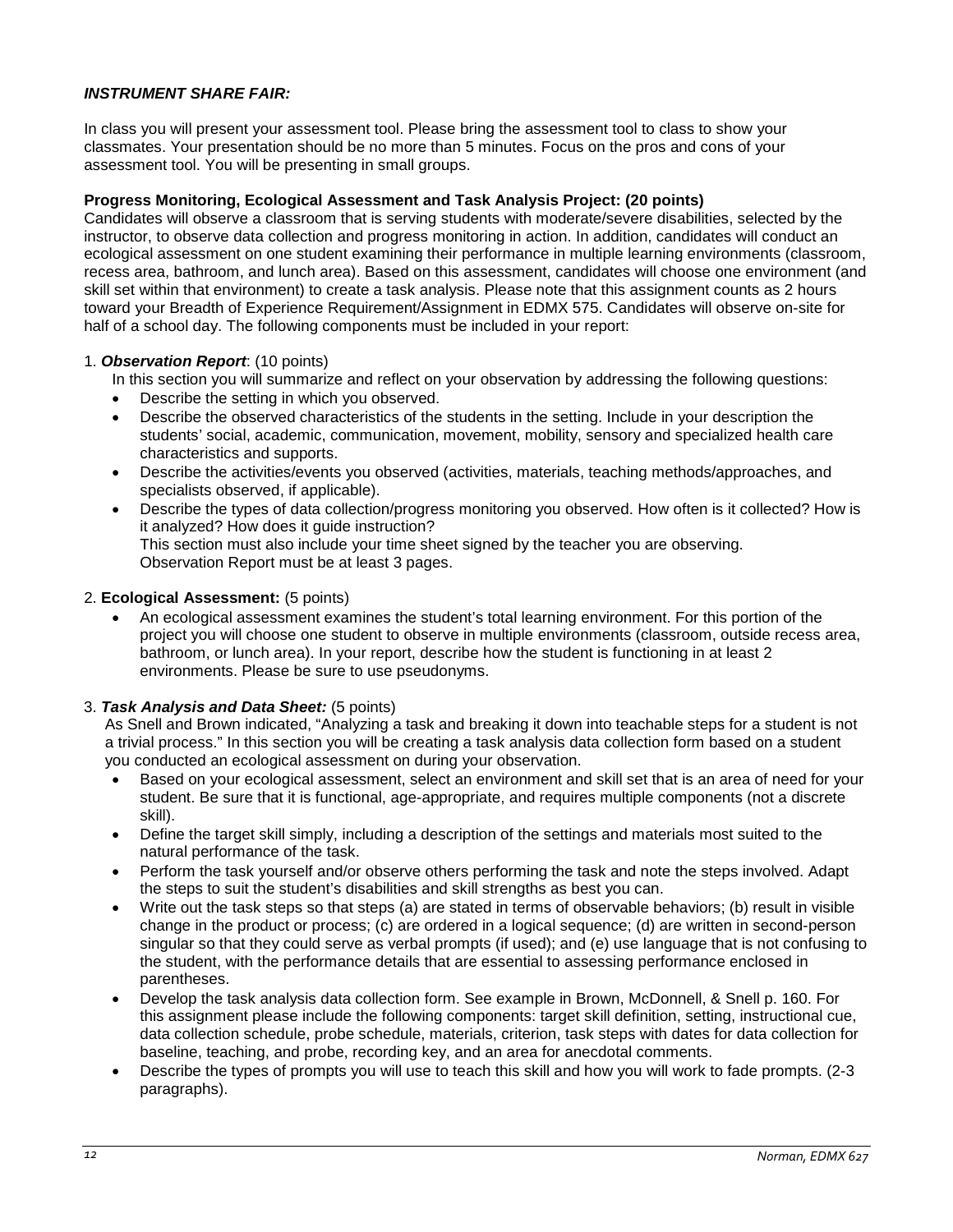### **Assessment Case Study: (40 points)**

Each candidate selects and conducts this comprehensive assessment case study for a student who is eligible for special education or who is being referred for an initial assessment for consideration for special education services. A detailed grading rubric will be provided in class. This assignment has three components:

1) Observation for Assessment (10 points)

2) Case Study Report (15 points)

3) IEP Meeting Preparation Plan (15 points)

**This is the summative assignment of the Education Specialist Mild/Moderate Credential Program. Therefore, you must receive at least a score of 24/30 ON SECTION 2 (CASE STUDY) AND SECTION 3 (IEP MEETING PREPARATION PLAN) to pass this course. Please review the grading rubric for this assignment.**

#### **I.** *OBSERVATION FOR ASSESSMENT REPORT TEMPLATE* **(10 points)**

#### **Heading (1 point):**

Child's Name: (use a pseudonym) (Child's Name: (your name)<br>C.A.: (chronological age) (C.A.: (chronological age) Grade:

Observation dates and times:

#### **Reason for Assessment (1 point):**

Initial referral, triennial review, change of placement, transition, program exit.

#### **Placement (1 point):**

Describe current placement and related services provided, summarize previous placements and/or services. Get information from records.

#### **Background Information (2 points):**

Provide one to two thorough paragraphs on the child's background including: age, gender, ethnicity, educational background, family systems, previous special services, other notes of interest. Please be sure not to use the child's real name, or that of his/her school building, teachers, or parents.

#### **Interactions with Others (1 point):**

Discuss interactions with teachers, service providers, assessors, peers, adults, observer, social interactions in the classroom and in other environments (playground, cafeteria, physical education (P.E.), etc.).

#### **Present Levels of Performance (2 points):**

*Performance in the general education setting(s):* Math, Language Arts, P.E., English Language Development (for 2nd language learners), etc.

*Performance in the special setting(s):* SAI, Learning Centers, speech therapy, physical therapy, occupational therapy, orientation and mobility, etc.

#### **Areas in Need of Assessment (1 point):**

Based on your observation, review of records, and interview with teacher, *in your opinion*, what do you see as areas in need of assessment: academic, social/emotional (social communication and social understanding/skills), communication (verbal and non-verbal), motor (fine and gross motor; sensory), self-help, vocational/employment, independent living skills, visual and auditory processing, and so forth.

#### **Recommendations for Assessment Sessions (1 point):**

Based on your observation, review of records, and interview with teacher, describe recommendations for upcoming assessment sessions in the following areas:

- Instrumentation: instrument, subtests, materials
- Set up of assessment environment, number and length of sessions
- Behavior management and/or intervention during assessment process to maintain student engagement
- Need of interpreter to provide support for English Language Learner

#### *NOTE:* **This observation report must be completed before conducting any assessments. Be sure to secure parental consent prior to this observation. You must submit the Parent Permission form with your paper.**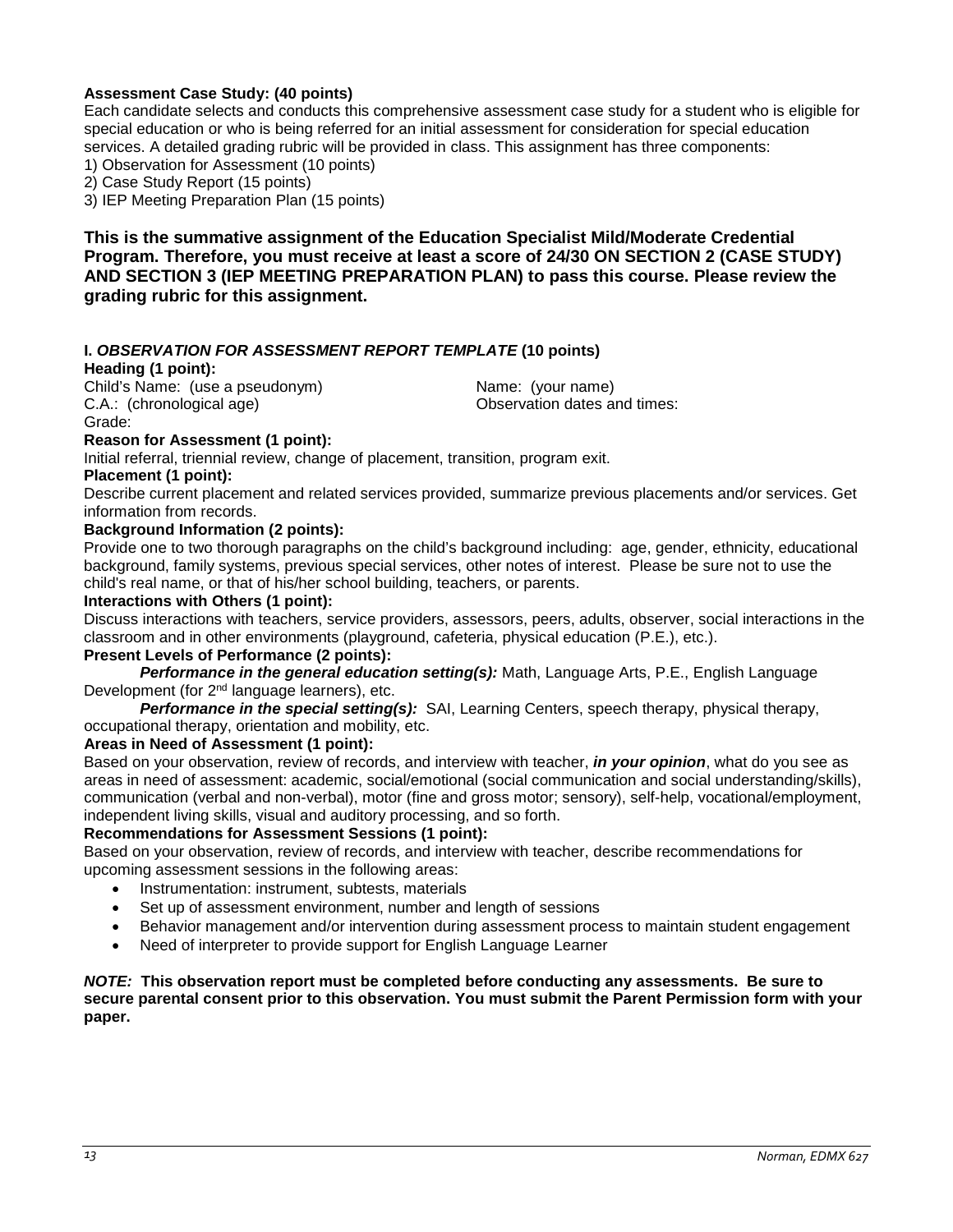# **II.** *CASE STUDY REPORT TEMPLATE* **(15 points)**

Note: Write in complete sentences, this is a narrative report, no outlines please.

#### **1. HEADING (1 point):**

Child's Name: (fictitious) Evaluator's Name:

Age: Child's Placement: (SDC, RSP, etc.) Grade of Placement: Case Controller Controller Date of Evaluation:

#### **2. BACKGROUND INFORMATION (1 point):**

Provide one to two thorough paragraphs on the child's background including: age, gender, ethnicity, educational background, family systems, previous special services, other notes of interest. Please be sure not to use the child's real name, or that of his/her school building, teachers, or parents.

#### **3. INTERACTIONS BETWEEN ASSSESOR AND FOCUS STUDENT (1 point):**

Provide one to two paragraphs on your interactions with the focus student,

- o establishing rapport,
- o responses to your questions, warmth, shyness, verbal expressiveness,
- o accuracy of child's perceptions of your questions,
- o other notes of interest.

#### **4. INSTRUMENTATION AND RESULTS OF ASSESSMENT (3 points): \_\_\_\_\_\_\_**

Provide a brief one-paragraph description of **each** instrument used:

- o title
- o purpose
- o name of selected sections and/or subtests administered.
- o Immediately following each descriptor, present the results from that instrument

#### **5. INTERPRETATION OF RESULTS (4 points):**

This is an essential section and the true heart of the process. Employing good clinical judgment, interpret the meaning of the results you have acquired. Be sure to state whether you consider the results accurate, inflated, or deflated and state your reasons.

- o interpret the meaning of the results
- o Results used in educational planning, using good clinical judgement.
- o Recommendations made using results that might affect recommended time in general and special ed classrooms,
- o Provision of support services
- o Involvement of family and parents
- o Other notes of interest.
- o Results accurate, inflated, or deflated and state your reasons.<br>O Dual language Assessment-If applicable, analyze and compar
- Dual language Assessment-If applicable, analyze and compare the assessment results for both languages and make recommendations based on your findings.

#### **6. SUMMARY & RECOMMENDATIONS (4 points):**

This summary may be one to two paragraphs and should include a summary of your results and recommendations. As in the interpretation section above, this is a key component of your report and goes far beyond mere reporting of technical data. In this section, provide a brief summary statement about current levels of function. Then provide more specific and detailed recommendations regarding materials, curricular adaptations, behavior support recommendations, pre-vocational goals, and other notes of interest.

- o provide a brief summary statement about current levels of function
- o summary of your results and recommendations
- o specific and detailed recommendations regarding materials, curricular adaptations
- o behavior support recommendations
- o other notes of interest

# **7. RESPONSE TO THIS PROCESS (1 point): \_\_\_\_\_\_\_**

This is also an essential part of this assignment. In a formal report for the schools, you would not include this section. For this university assignment, your professor wants to read about your response to this process. Please provide at least two paragraphs. Do not skimp on this important section. If you "run out of steam" by this point, put the report aside and re-visit it the next day.

o provide at least two paragraphs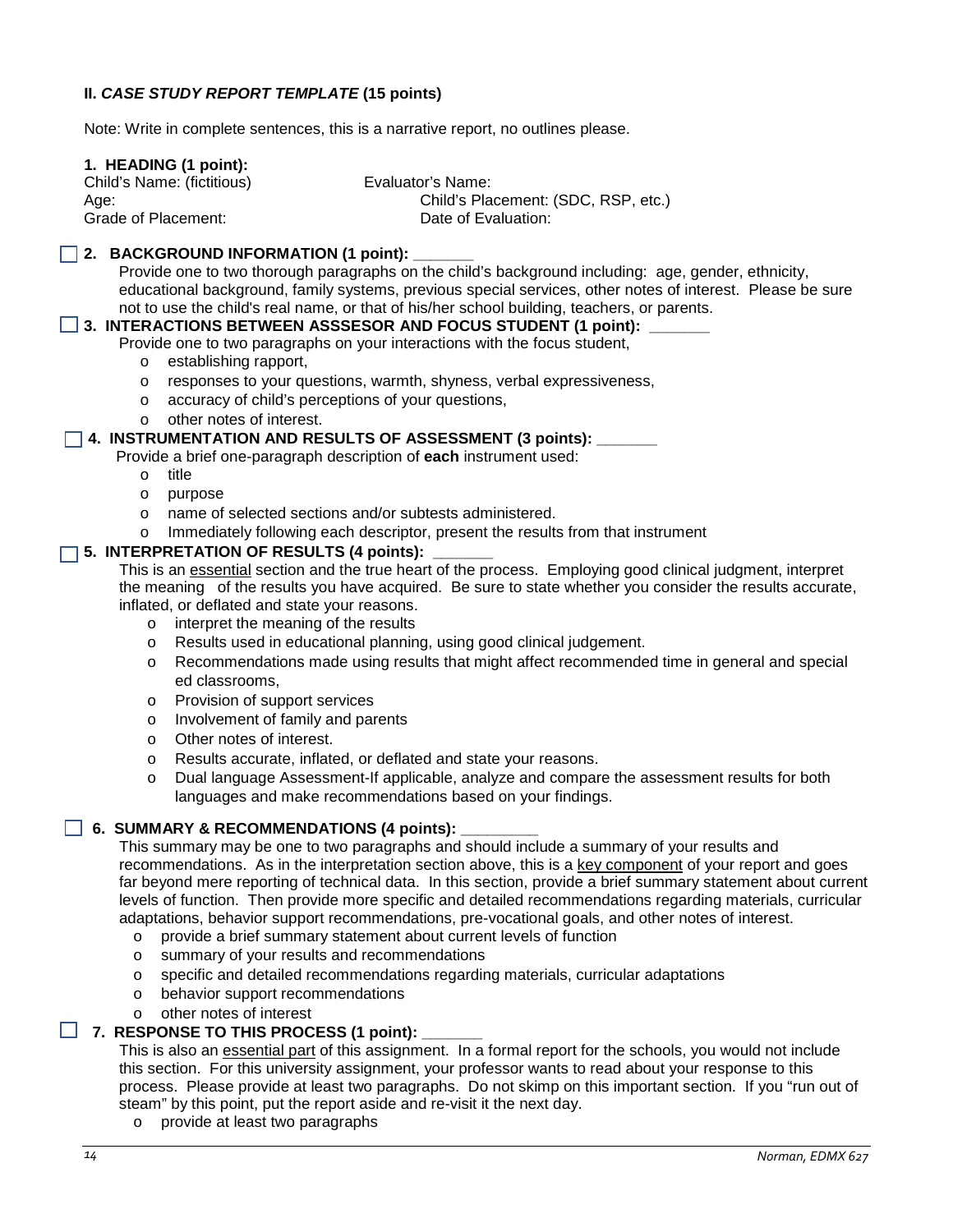- o New areas of competence/skills acquired, e.g., assessment report writing, collaboration skills
- o Personal growth

### **III.** *IEP MEETING PREPARATION PLAN TEMPLATE* **(15 points)**

#### **1. PRESENT LEVELS OF PERFORMANCE (4 points): \_\_\_\_\_\_\_\_**

Based on information gathered for your case study, discuss student's strengths, preferences and interests. Describe student's present academic levels in Reading, Writing and Mathematics. Address student's communication development, gross/fine motor skills, social/emotional/behavioral development, vocational, and adaptive/living skills.

- o Discuss student's strengths, preferences and interests
- o Describe student's present academic levels in Reading, Writing and Mathematics
- o Address student's communication development
- o Discuss student's gross/fine motor skills
- o Discuss student's social/emotional/behavioral development
- o Discuss student's vocational skills
- o Discuss student's adaptive/living skills

# **2. SPECIAL FACTORS (1 point):**

In this section, discuss student need for assistive technology. If the student is an English Learner, consider the language needs of the child as those needs relate to the IEP. If the student's behavior impedes the learning of self or others, specify behavior interventions, strategies, and supports needed.

- o Discuss student need for assistive technology
- o If the student is an English Learner:
- o consider the language needs of the child as those needs relate to the IEP
- o If the student's behavior impedes the learning of self or others:
- o specify behavior interventions,
- o strategies
- o supports needed

# 3. ANNUAL IEP GOALS (3 points):

Based on information gathered for your case study, write three annual IEP goals for the student. If you use percentages, be sure to provide a logical context for the calculation (8 out of 10 questions for 80%). If you have the child's previous IEP available, be sure to consider previous goals when formulating yours. Please be sure that all goals include a given, learner, observable and measurable behaviors, and criteria (methods of measurement).

- o Includes three annual IEP goals, including baseline information
- o Percentages that use a logical context for the calculation (8 out of 10 questions for 80%)
- o Previous goals considered when formulating new goals
- o goals include a review date, learner, observable and measurable behaviors, and criteria (methods of measurement).

# **4. ACCOMODATIONS/MODIFICATIONS (1 point): \_\_\_\_\_\_\_**

Disclose your recommendations for aids, services, program accommodations or modifications and/or supports you believe will enable your students to successfully access curriculum and meet his/her academic goals. Be sure to discuss adaptations for an English learner.

- o Recommendations for aids, services, program accommodations or modifications
- o Supports that will enable your students to successfully access curriculum to meet academic goals
- o Adaptations for an English Language Learner.

#### **5. SERVICES (1 point): \_\_\_\_\_\_\_**

Provide recommendations about continuation or inception and duration of support services. Suggest periods for delivery and work towards integrated delivery of services (not during math, home room, etc.). These services include occupational therapy, adapted physical education, speech/language services, etc.

- o Recommendations about continuation or inception and duration of support services
- o Suggest periods for delivery and work towards integrated delivery of services (not during math, home room, etc.), e.g., occupational therapy (OT), adapted physical education (APE), speech/language (SLP)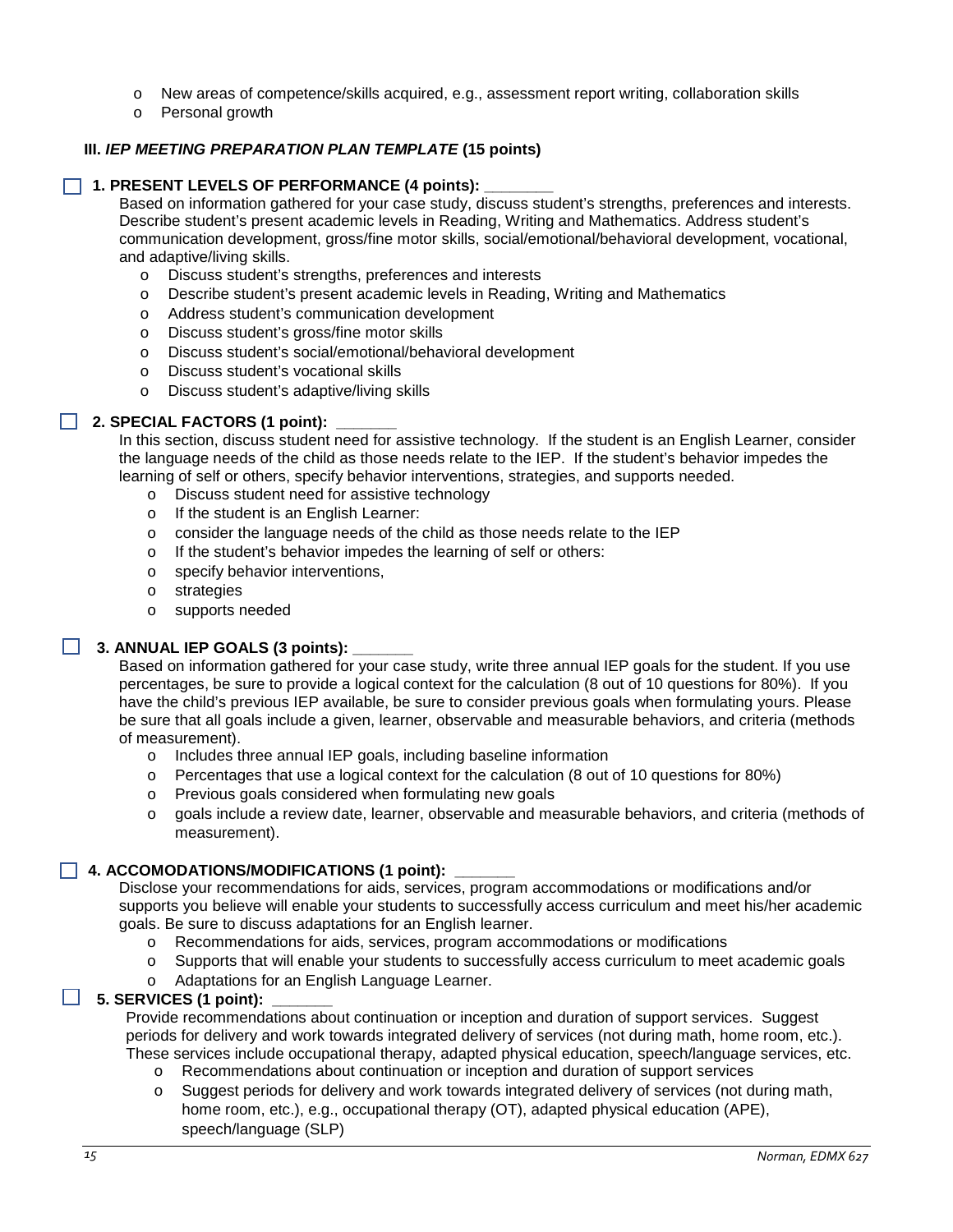#### **6. EDUCATIONAL SETTING (1 point):**

You will make recommendations about placement/changes of placement. These could include continuation of current placement, adaptation of time in general and special education settings, etc.

o Recommendations about placement/changes of placement. These could include continuation of current placement, adaptation of time in general and special education settings, etc.

# **7. FAMILY SUPPORT SERVICES (2 points): \_\_\_\_\_\_\_**

Provide one thorough paragraph on the inclusion and collaboration of parents and extended family in the process. This is essential to the entire process! Be sure to incorporate the requests and interests of the parents in your selection of areas assessed, your recommendations for behavior and instructional management, and inclusion of parents in all steps of this process.

- o At least one or more thorough paragraph(s) on the inclusion and collaboration of parents and extended family in the process.
- o Incorporate the requests and interests of the parents in your selection of areas assessed
- o Recommendations for behavior and instructional management
- o Inclusion of parents in all steps of this process

#### **Let 8. CONSULTATIVE COLLABORATION FOR INCLUSIVE PRACTICE (1 point):**

Provide one or more thorough paragraph(s) regarding supporting this child in the general classroom and curricula, this includes information on the extent of support needed, tips for the gen. ed. teacher, establishing co-teaching, etc.

 $\circ$  Provide one or more thorough paragraph(s) regarding supporting this child in the general classroom and curricula, this includes information on the extent of support needed, tips for the gen. ed. teacher, establishing co-teaching, etc.

#### **9. IEP MEETING AGENDA (1 point):**

Provide an agenda that would be followed for this child's IEP meeting. This should be in list format. (Template will be provided in class)

o Written agenda according to template disseminated in class or district template with all components.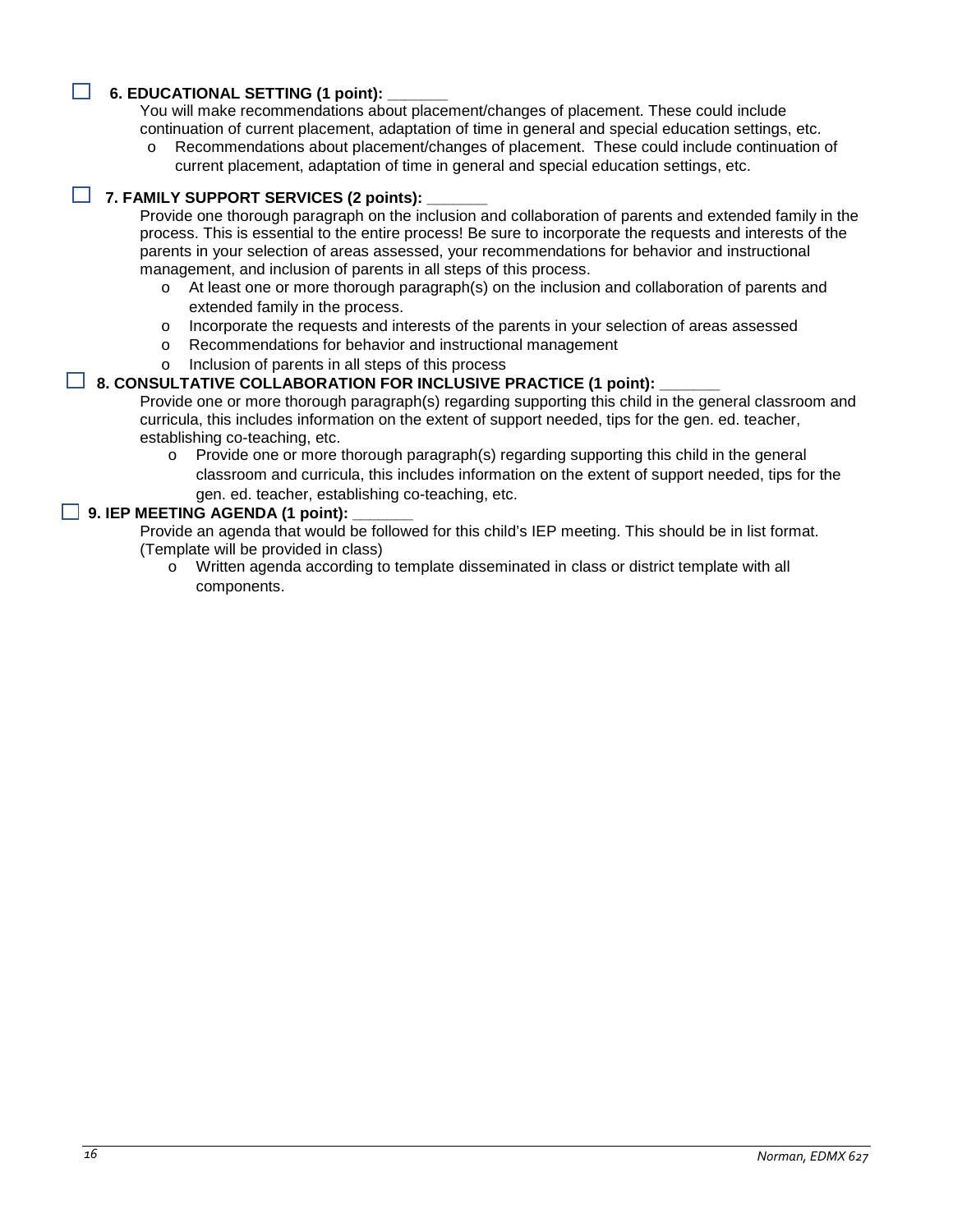| <b>Components</b>                                                                                                                                                                                                                                                                                                                                  | <b>No Submission</b><br>(0)                                                                                  | <b>Does Not Meet</b><br><b>Expectations</b><br>(Requires significant more<br>understanding, instruction,<br>and/or experience)<br>(1)                                                                                                                                                                                                                                                                                                                                 | <b>Approaching</b><br><b>Expectations</b><br>(Demonstrates)<br>understanding but requires<br>additional coaching or<br>clarification)<br>(2)                                                                                                                                                                                                                                                                       | <b>Meets</b><br><b>Expectations</b><br>(Meets the expectations<br>as stated in component)<br>(3)                                                                                                                                                                                                                                                                                                                                | <b>Exceeds Expectations</b><br>(Understands and/or<br>performs beyond stated<br>expectations)<br>(4)                                                                                                                                                                                                                                                                                                                                                                                                 | <b>Score</b><br><b>Earned</b> |
|----------------------------------------------------------------------------------------------------------------------------------------------------------------------------------------------------------------------------------------------------------------------------------------------------------------------------------------------------|--------------------------------------------------------------------------------------------------------------|-----------------------------------------------------------------------------------------------------------------------------------------------------------------------------------------------------------------------------------------------------------------------------------------------------------------------------------------------------------------------------------------------------------------------------------------------------------------------|--------------------------------------------------------------------------------------------------------------------------------------------------------------------------------------------------------------------------------------------------------------------------------------------------------------------------------------------------------------------------------------------------------------------|---------------------------------------------------------------------------------------------------------------------------------------------------------------------------------------------------------------------------------------------------------------------------------------------------------------------------------------------------------------------------------------------------------------------------------|------------------------------------------------------------------------------------------------------------------------------------------------------------------------------------------------------------------------------------------------------------------------------------------------------------------------------------------------------------------------------------------------------------------------------------------------------------------------------------------------------|-------------------------------|
| <b>Observation for</b><br><b>Assessment Report:</b><br><b>Heading, Reason For</b><br>Assessment,<br>Placement,<br><b>Background</b><br>Information,<br><b>Interaction with</b><br><b>Others, Present</b><br>Levels of<br><b>Performance, Areas</b><br>in Need of<br>Assessment, and<br><b>Recommendations</b><br>for Assessment<br><b>Sessions</b> | $\overline{\text{No}}$ assignment<br>submitted.<br>Assignment<br>submitted after<br>agreed upon due<br>date. | Partial or incomplete<br>heading, reason for<br>assessment, placement,<br>background information,<br>and interaction with others.<br>Partial or incomplete<br>information in present levels<br>of performance in all areas.<br>Partial or incomplete<br>information in areas of<br>needed assessment.<br>Partial or incomplete<br>information in<br>recommendations for<br>upcoming assessment.<br>Does not use person-first<br>language.<br>Does not use pseudonyms. | Limited information for<br>heading, reason for<br>assessment, placement,<br>background information,<br>and interaction with others.<br>Limited information in<br>present levels of<br>performance in all areas.<br>Limited information in areas<br>of needed assessment.<br>Limited information in<br>recommendations for<br>upcoming assessment.<br>Uses person-first language<br>and pseudonyms<br>consistently. | Complete information<br>for heading, reason for<br>assessment, placement,<br>background information,<br>and interaction with<br>others.<br>Complete information in<br>present levels of<br>performance in all areas.<br>Complete information in<br>areas of needed<br>assessment.<br>Complete information in<br>recommendations for<br>upcoming assessment.<br>Uses person-first<br>language and<br>pseudonyms<br>consistently. | Professionally detailed<br>information for<br>heading, reason for<br>assessment, placement,<br>background<br>information, and<br>interaction with others.<br>Professionally detailed<br>information in present<br>levels of performance<br>in all areas.<br>Professionally detailed<br>information in areas of<br>needed assessment.<br>Professionally detailed<br>information in<br>recommendations for<br>upcoming assessment.<br>Uses person-first<br>language and<br>pseudonyms<br>consistently. |                               |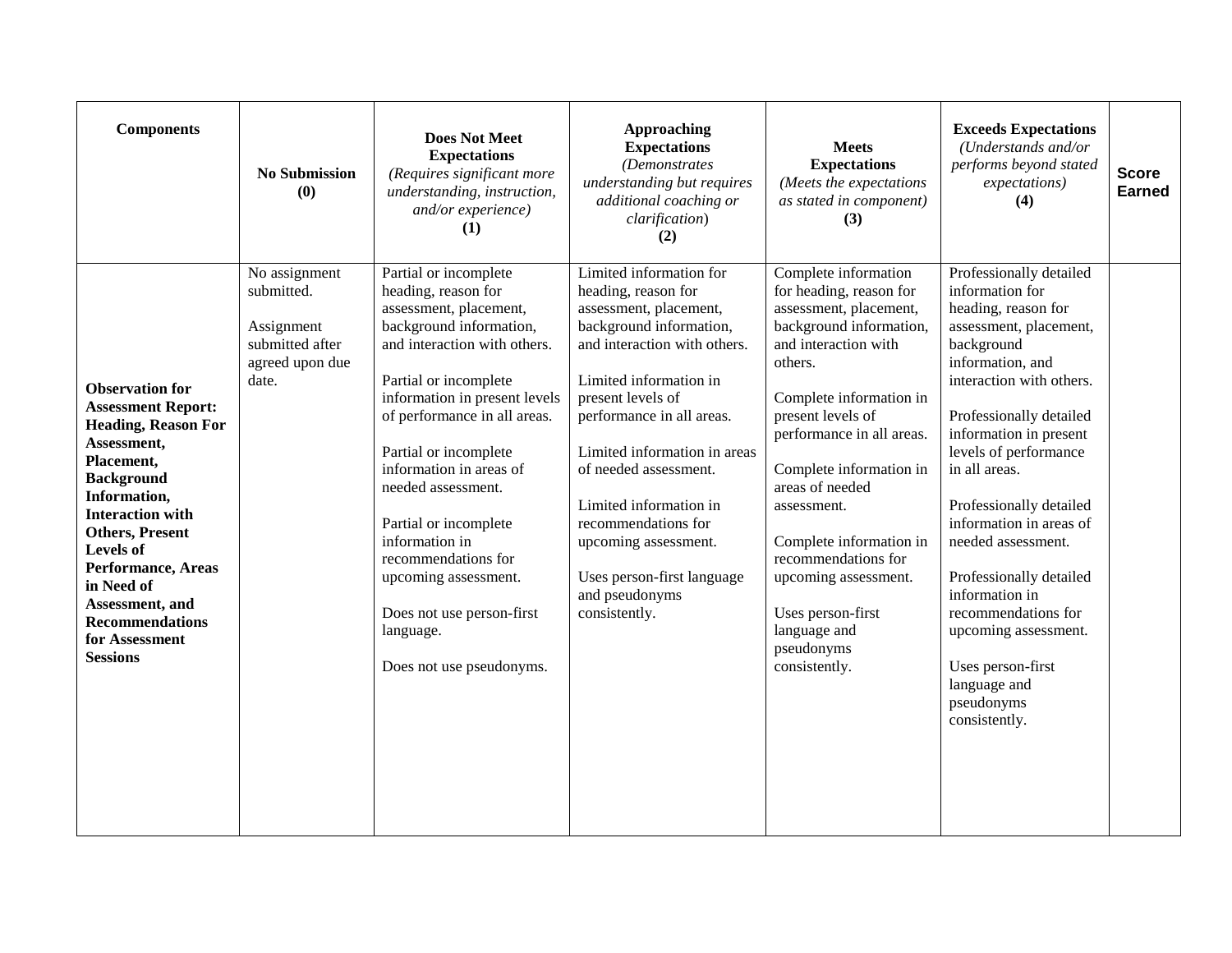| <b>Components</b>                                                                                                                                       | <b>No Submission</b><br>(0)                                                              | <b>Does Not Meet</b><br><b>Expectations</b><br>(Requires significant more<br>understanding, instruction,<br>and/or experience)<br>(1)                                                                                                                                                                                               | <b>Approaching</b><br><b>Expectations</b><br>(Demonstrates<br>understanding but requires<br>additional coaching or<br>clarification)<br>(2)                                                                                                                                 | <b>Meets</b><br><b>Expectations</b><br>(Meets the expectations<br>as stated in component)<br>(3)                                                                                                                                                                                     | <b>Exceeds Expectations</b><br>(Understands and/or<br>performs beyond stated<br>expectations)<br>(4)                                                                                                                                                                                                                                    | <b>Score</b><br><b>Earned</b> |
|---------------------------------------------------------------------------------------------------------------------------------------------------------|------------------------------------------------------------------------------------------|-------------------------------------------------------------------------------------------------------------------------------------------------------------------------------------------------------------------------------------------------------------------------------------------------------------------------------------|-----------------------------------------------------------------------------------------------------------------------------------------------------------------------------------------------------------------------------------------------------------------------------|--------------------------------------------------------------------------------------------------------------------------------------------------------------------------------------------------------------------------------------------------------------------------------------|-----------------------------------------------------------------------------------------------------------------------------------------------------------------------------------------------------------------------------------------------------------------------------------------------------------------------------------------|-------------------------------|
| <b>Assessment Case</b><br><b>Study Report:</b><br>Heading,<br><b>Background</b><br>Information, and<br><b>Interactions with</b><br><b>Focus Student</b> | No assignment<br>submitted.<br>Assignment<br>submitted after<br>agreed upon due<br>date. | Partial or incomplete<br>information about the focus<br>student.<br>Partial or incomplete<br>information on background<br>information on focus<br>student.<br>Partial or incomplete<br>information describing your<br>interactions with the focus<br>student.<br>Does not use person-first<br>language.<br>Does not use pseudonyms. | Limited information about<br>the focus student.<br>Limited information on<br>background information on<br>focus student.<br>Limited information<br>describing your interactions<br>with the focus student.<br>Uses person-first language<br>and pseudonyms<br>consistently. | Complete information<br>about the focus student.<br>Complete information on<br>background information<br>on focus student.<br>Complete information<br>describing your<br>interactions with the<br>focus student.<br>Uses person-first<br>language and<br>pseudonyms<br>consistently. | Professionally detailed<br>information about the<br>focus student.<br>Professionally detailed<br>information on<br>background information<br>on focus student.<br>Professionally detailed<br>information describing<br>your interactions with<br>the focus student.<br>Uses person-first<br>language and<br>pseudonyms<br>consistently. |                               |
| <b>Components</b>                                                                                                                                       |                                                                                          | <b>Does Not Meet</b>                                                                                                                                                                                                                                                                                                                | <b>Approaching</b>                                                                                                                                                                                                                                                          | <b>Meets</b>                                                                                                                                                                                                                                                                         | <b>Exceeds Expectations</b>                                                                                                                                                                                                                                                                                                             | <b>Score</b>                  |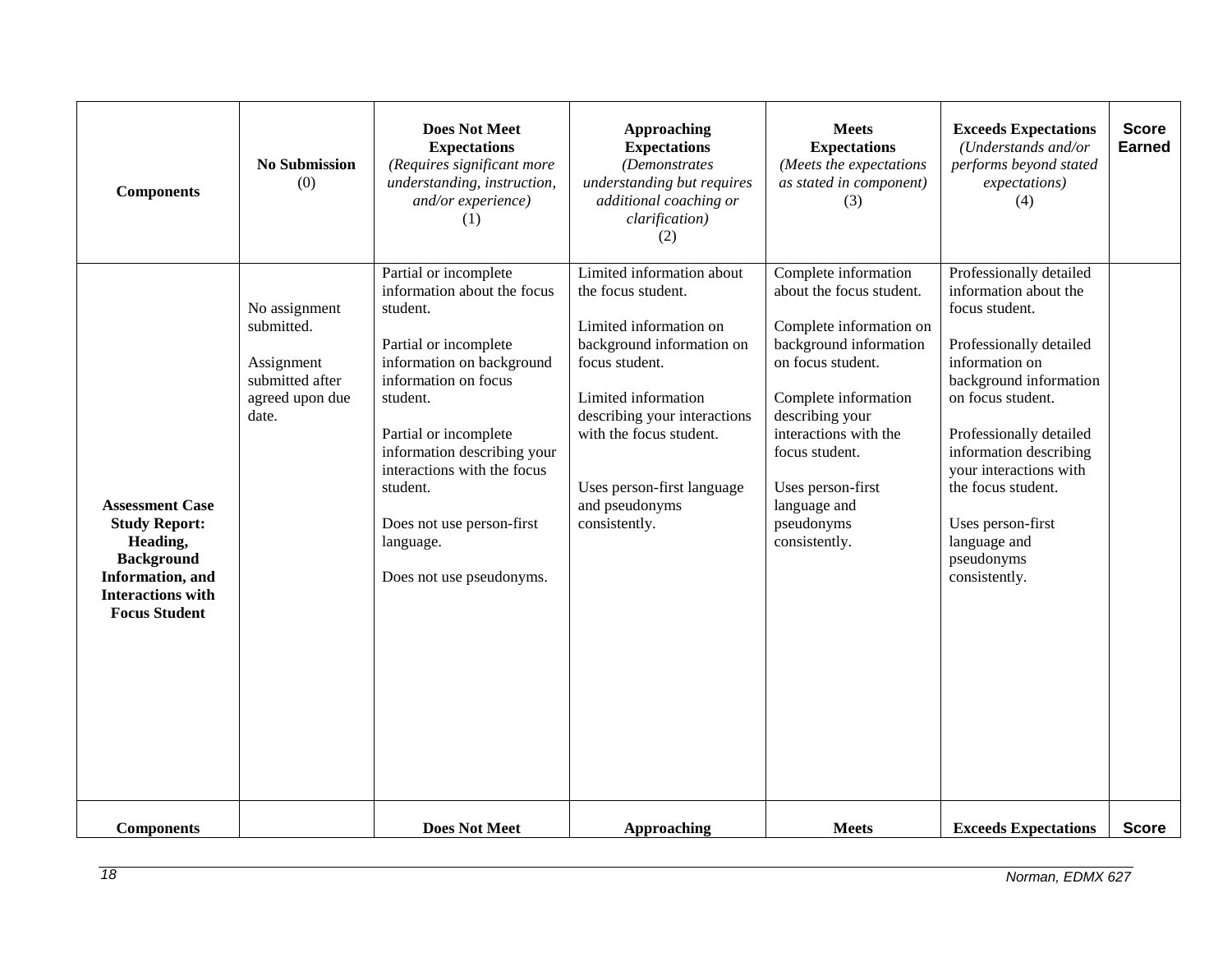|                                                                                                | <b>No Submission</b><br>(0)                                                              | <b>Expectations</b><br>(Requires significant more<br>understanding, instruction,<br>and/or experience)<br>(1)                                                                                                                                                                                                                                                        | <b>Expectations</b><br>(Demonstrates<br>understanding but requires<br>additional coaching or<br>clarification)<br>(2)                                                   | <b>Expectations</b><br>(Meets the expectations<br>as stated in component)<br>(3)                                                                                         | (Understands and/or<br>performs beyond stated<br>expectations)<br>(4)                                                                                                                         | <b>Earned</b> |
|------------------------------------------------------------------------------------------------|------------------------------------------------------------------------------------------|----------------------------------------------------------------------------------------------------------------------------------------------------------------------------------------------------------------------------------------------------------------------------------------------------------------------------------------------------------------------|-------------------------------------------------------------------------------------------------------------------------------------------------------------------------|--------------------------------------------------------------------------------------------------------------------------------------------------------------------------|-----------------------------------------------------------------------------------------------------------------------------------------------------------------------------------------------|---------------|
| <b>Assessment Case</b><br>Study:<br><b>Instrumentation and</b><br><b>Results of Assessment</b> | No assignment<br>submitted.<br>Assignment<br>submitted after<br>agreed upon due<br>date. | Partial or incomplete<br>description and presentation<br>of instrumentation and<br>results of assessment.<br>Does not use person-first<br>language.<br>Does not use pseudonyms.                                                                                                                                                                                      | Limited description and<br>presentation of<br>instrumentation and results<br>of assessment.<br>Uses person-first language<br>and pseudonyms<br>consistently.            | Complete description<br>and presentation of<br>instrumentation and<br>results of assessment.<br>Uses person-first<br>language and<br>pseudonyms<br>consistently.         | Professionally detailed<br>description and<br>presentation of<br>instrumentation and<br>results of assessment.<br>Uses person-first<br>language and<br>pseudonyms<br>consistently.            |               |
| <b>Assessment Case</b><br><b>Study: Interpretation</b><br>of Results and                       | No assignment<br>submitted.<br>Assignment<br>submitted after<br>agreed upon due<br>date. | Partial or incomplete<br>interpretation of assessment<br>results.<br>Interpretation does not<br>reflect good clinical<br>judgment.<br>Indication of how results<br>should be used in<br>educational planning,<br>focusing on inclusion and<br>integrated services is partial<br>or incomplete.<br>Does not use person-first<br>language.<br>Does not use pseudonyms. | Limited interpretation of<br>assessment results.<br>Interpretation reflects good<br>clinical judgment.<br>Uses person-first language<br>and pseudonyms<br>consistently. | Clear interpretation of<br>assessment results.<br>Interpretation reflects<br>good clinical judgment.<br>Uses person-first<br>language and<br>pseudonyms<br>consistently. | Professionally detailed<br>interpretation of<br>assessment results.<br>Interpretation reflects<br>good clinical judgment.<br>Uses person-first<br>language and<br>pseudonyms<br>consistently. |               |
| <b>Components</b>                                                                              |                                                                                          | <b>Does Not Meet</b>                                                                                                                                                                                                                                                                                                                                                 | <b>Approaching</b>                                                                                                                                                      | <b>Meets</b>                                                                                                                                                             | <b>Exceeds Expectations</b>                                                                                                                                                                   | <b>Score</b>  |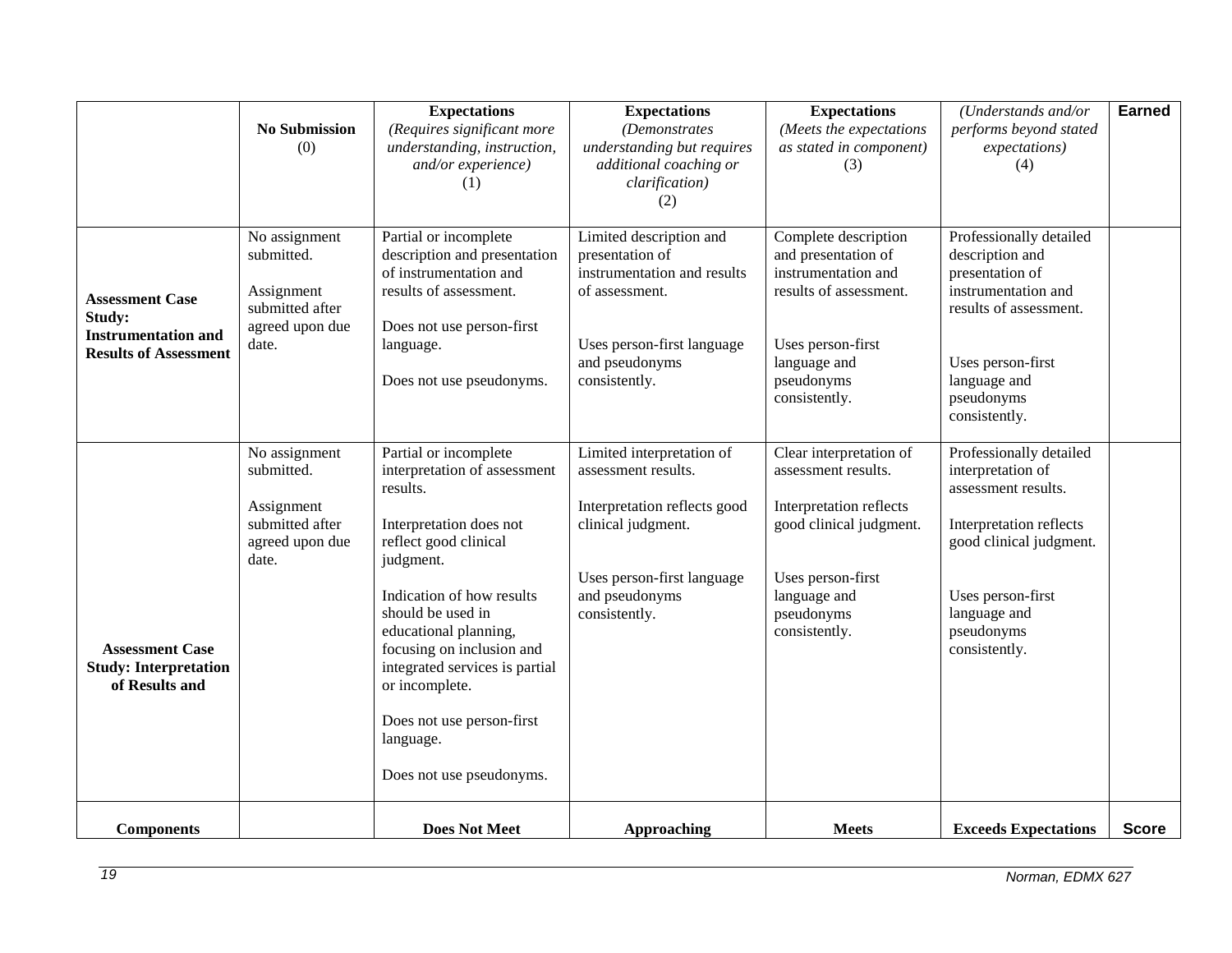|                                                                               | <b>No Submission</b><br>$(0$ points)                                                     | <b>Expectations</b><br>(Requires significant more<br>understanding, instruction,<br>and/or experience)<br>(1 point)                       | <b>Expectations</b><br>(Demonstrates<br>understanding but requires<br>additional coaching or<br>clarification)<br>(2 points)                                                                                                                                | <b>Expectations</b><br>(Meets the expectations<br>as stated in component)<br>(3 points)                                                                                                                                                                    | (Understands and/or<br>performs beyond stated<br>expectations)<br>(4 points)                                                                                                                                                                                                                         | <b>Earned</b> |
|-------------------------------------------------------------------------------|------------------------------------------------------------------------------------------|-------------------------------------------------------------------------------------------------------------------------------------------|-------------------------------------------------------------------------------------------------------------------------------------------------------------------------------------------------------------------------------------------------------------|------------------------------------------------------------------------------------------------------------------------------------------------------------------------------------------------------------------------------------------------------------|------------------------------------------------------------------------------------------------------------------------------------------------------------------------------------------------------------------------------------------------------------------------------------------------------|---------------|
| <b>Assessment Case</b><br><b>Study: Summary and</b><br><b>Recommendations</b> | No assignment<br>submitted.<br>Assignment<br>submitted after<br>agreed upon due<br>date. | Partial or incomplete<br>summary of results and<br>recommendations.<br>Does not use person-first<br>language.<br>Does not use pseudonyms. | Limited indication of how<br>results should be used in<br>educational planning,<br>focusing on inclusion and<br>integrated services.<br>Limited summary of results<br>and recommendations.<br>Uses person-first language<br>and pseudonyms<br>consistently. | Clear indication of how<br>results should be used in<br>educational planning,<br>focusing on inclusion<br>and integrated services.<br>Clear summary of results<br>and recommendations.<br>Uses person-first<br>language and<br>pseudonyms<br>consistently. | Professionally detailed<br>indication of how<br>results should be used<br>in educational planning,<br>focusing on inclusion<br>and integrated services.<br>Professionally detailed<br>summary of results and<br>recommendations.<br>Uses person-first<br>language and<br>pseudonyms<br>consistently. |               |
| <b>Assessment Case</b><br><b>Study: Response to</b><br>this process           | No assignment<br>submitted.<br>Assignment<br>submitted after<br>agreed upon due<br>date. | Partial or incomplete<br>response to this process.<br>Does not use person-first<br>language.<br>Does not use pseudonyms.                  | Limited response to this<br>process.<br>Uses person-first language<br>and pseudonyms<br>consistently.                                                                                                                                                       | Complete response to<br>this process.<br>Uses person-first<br>language and<br>pseudonyms<br>consistently.                                                                                                                                                  | Professionally detailed<br>response to this process<br>indicating rich learning.<br>Uses person-first<br>language and<br>pseudonyms<br>consistently.                                                                                                                                                 |               |
| <b>Components</b>                                                             |                                                                                          | <b>Does Not Meet</b>                                                                                                                      | <b>Approaching</b>                                                                                                                                                                                                                                          | <b>Meets</b>                                                                                                                                                                                                                                               | <b>Exceeds Expectations</b>                                                                                                                                                                                                                                                                          | <b>Score</b>  |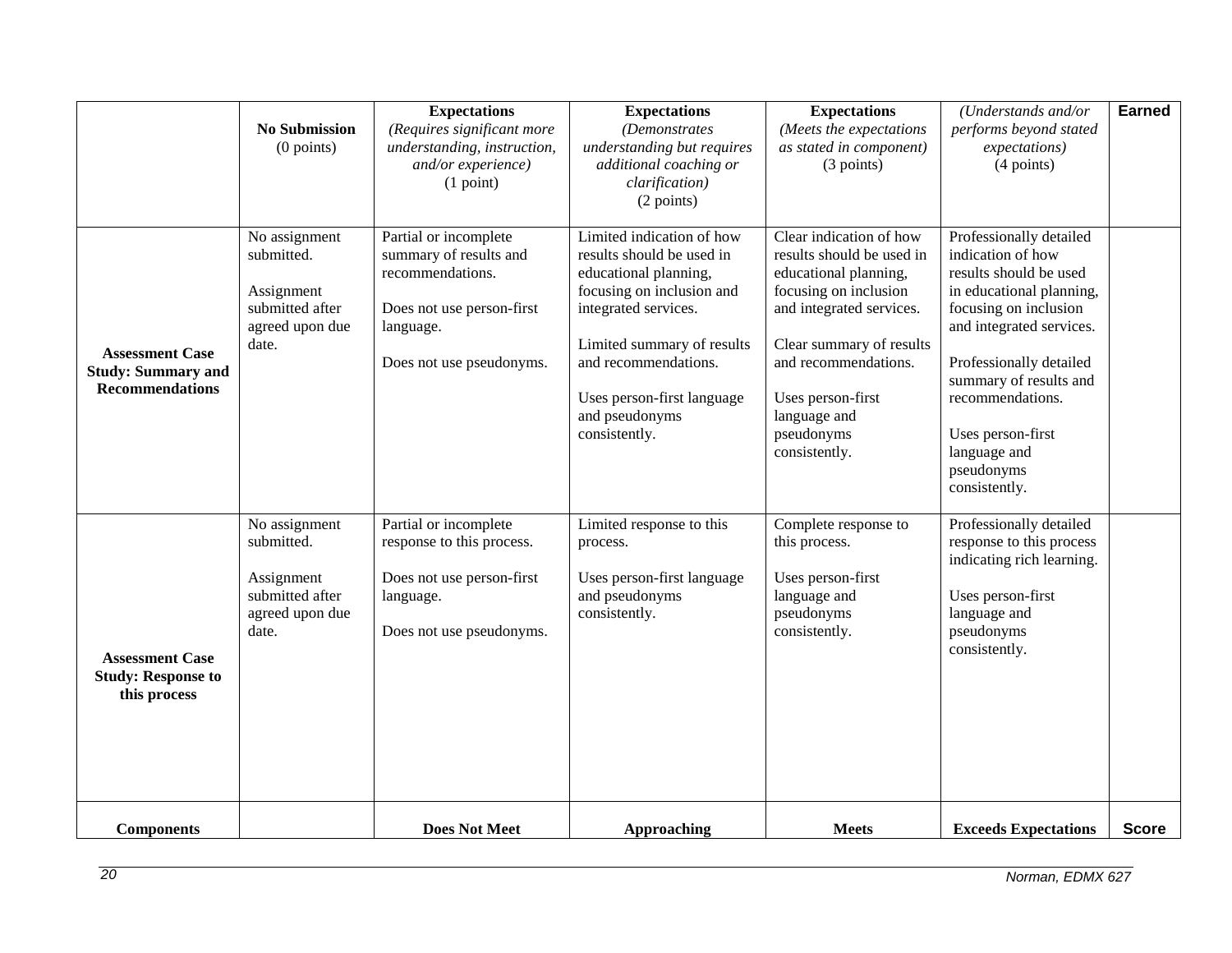|                                                                                                                                                                   | <b>No Submission</b><br>$(0$ points)                                                     | <b>Expectations</b><br>(Requires significant more<br>understanding, instruction,<br>and/or experience)<br>(1 point)                                                                                                                                                                                                                                                                | <b>Expectations</b><br>(Demonstrates<br>understanding but requires<br>additional coaching or<br>clarification)<br>(2 points)                                                                                                                                                                                                                                              | <b>Expectations</b><br>(Meets the expectations<br>as stated in component)<br>(3 points)                                                                                                                                                                                                                                                                                      | (Understands and/or<br>performs beyond stated<br>expectations)<br>$(4$ points)                                                                                                                                                                                                                                                                                                                                | <b>Earned</b> |
|-------------------------------------------------------------------------------------------------------------------------------------------------------------------|------------------------------------------------------------------------------------------|------------------------------------------------------------------------------------------------------------------------------------------------------------------------------------------------------------------------------------------------------------------------------------------------------------------------------------------------------------------------------------|---------------------------------------------------------------------------------------------------------------------------------------------------------------------------------------------------------------------------------------------------------------------------------------------------------------------------------------------------------------------------|------------------------------------------------------------------------------------------------------------------------------------------------------------------------------------------------------------------------------------------------------------------------------------------------------------------------------------------------------------------------------|---------------------------------------------------------------------------------------------------------------------------------------------------------------------------------------------------------------------------------------------------------------------------------------------------------------------------------------------------------------------------------------------------------------|---------------|
| <b>Individual Education</b><br><b>Program Meeting</b><br><b>Preparation Plan:</b><br><b>Present Levels of</b><br><b>Performance and</b><br><b>Special Factors</b> | No assignment<br>submitted.<br>Assignment<br>submitted after<br>agreed upon due<br>date. | Partial or incomplete<br>present levels of<br>performance based on the<br>information gathered in case<br>study.<br>Information presented is too<br>deficit based.<br>Information in present<br>levels does not match<br>assessment results.<br>Partial information<br>regarding special factors<br>section.<br>Does not use person-first<br>language.<br>Does not use pseudonyms. | Limited present levels of<br>performance based on the<br>information gathered in case<br>study.<br>Information presented is too<br>deficit based.<br>Information in present<br>levels is somewhat<br>connected to assessment<br>results.<br>Partial information<br>regarding special factors<br>section.<br>Uses person-first language<br>and pseudonyms<br>consistently. | Complete present levels<br>of performance based on<br>the information gathered<br>in case study.<br>Present levels address<br>areas of strength and<br>need.<br>Information in present<br>levels is connected to<br>assessment results.<br>Complete information<br>regarding special factors<br>section.<br>Uses person-first<br>language and<br>pseudonyms<br>consistently. | Professionally detailed<br>present levels of<br>performance based on<br>the information<br>gathered in case study.<br>Present levels address<br>areas of strength and<br>need.<br>Information in present<br>levels is connected to<br>assessment results.<br>Professionally detailed<br>information regarding<br>special factors section.<br>Uses person-first<br>language and<br>pseudonyms<br>consistently. |               |
| <b>Components</b>                                                                                                                                                 |                                                                                          | <b>Does Not Meet</b>                                                                                                                                                                                                                                                                                                                                                               | <b>Approaching</b>                                                                                                                                                                                                                                                                                                                                                        | <b>Meets</b>                                                                                                                                                                                                                                                                                                                                                                 | <b>Exceeds Expectations</b>                                                                                                                                                                                                                                                                                                                                                                                   | <b>Score</b>  |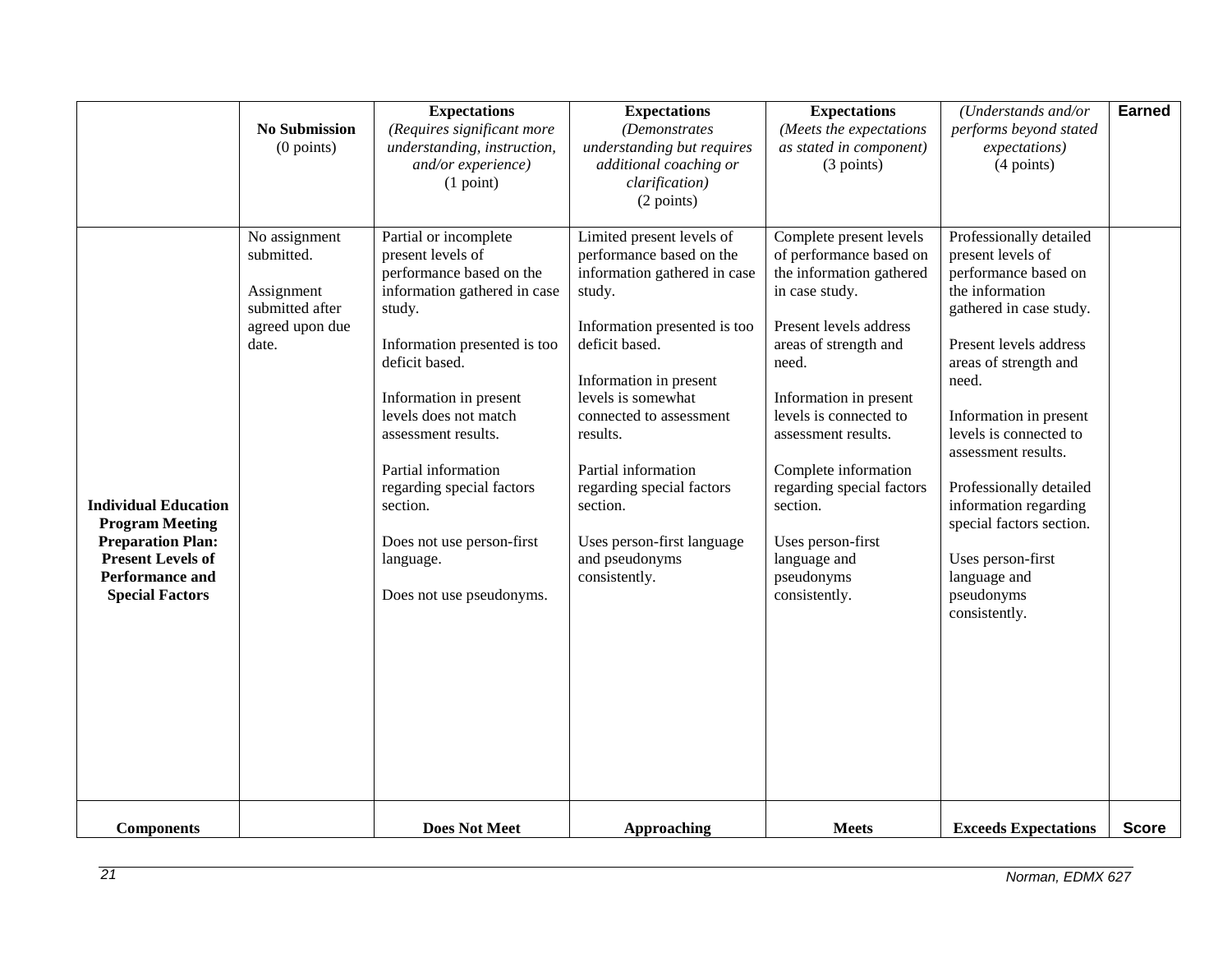|                                                                                                                                                         | <b>No Submission</b><br>$(0$ points)                                                     | <b>Expectations</b><br>(Requires significant more<br>understanding, instruction,<br>and/or experience)<br>(1 point)                                                                                                                                                                                                                                                                                                                                                                           | <b>Expectations</b><br>(Demonstrates<br>understanding but requires<br>additional coaching or<br>clarification)<br>(2 points)                                                                                                                                                                                                                                                                                                                                       | <b>Expectations</b><br>(Meets the expectations<br>as stated in component)<br>(3 points)                                                                                                                                                                                                                                                                                                                                                             | (Understands and/or<br>performs beyond stated<br>expectations)<br>(4 points)                                                                                                                                                                                                                                                                                                                                                                                                         | <b>Earned</b> |
|---------------------------------------------------------------------------------------------------------------------------------------------------------|------------------------------------------------------------------------------------------|-----------------------------------------------------------------------------------------------------------------------------------------------------------------------------------------------------------------------------------------------------------------------------------------------------------------------------------------------------------------------------------------------------------------------------------------------------------------------------------------------|--------------------------------------------------------------------------------------------------------------------------------------------------------------------------------------------------------------------------------------------------------------------------------------------------------------------------------------------------------------------------------------------------------------------------------------------------------------------|-----------------------------------------------------------------------------------------------------------------------------------------------------------------------------------------------------------------------------------------------------------------------------------------------------------------------------------------------------------------------------------------------------------------------------------------------------|--------------------------------------------------------------------------------------------------------------------------------------------------------------------------------------------------------------------------------------------------------------------------------------------------------------------------------------------------------------------------------------------------------------------------------------------------------------------------------------|---------------|
| <b>Individual Education</b><br><b>Program Meeting</b><br><b>Preparation Plan:</b><br><b>Annual Goals and</b><br>Accommodations/<br><b>Modifications</b> | No assignment<br>submitted.<br>Assignment<br>submitted after<br>agreed upon due<br>date. | Partial or incomplete<br><b>Individual Education</b><br>Program Goals.<br>Goals do not include given,<br>learner, observable and<br>measurable behavior and<br>criteria.<br>Goals do not match area of<br>need/present levels of<br>performance.<br>Partial or incomplete<br>recommendations for<br>accommodations and<br>modifications.<br>Accommodations and<br>modifications are not based<br>on assessment results.<br>Does not use person-first<br>language.<br>Does not use pseudonyms. | Limited Individual<br><b>Education Program Goals.</b><br>Some goals include given,<br>learner, observable and<br>measurable behavior and<br>criteria.<br>Goals somewhat match area<br>of need/present levels of<br>performance.<br>Limited recommendations<br>for accommodations and<br>modifications.<br>Accommodations and<br>modifications are not<br>somewhat based on<br>assessment results.<br>Uses person-first language<br>and pseudonyms<br>consistently. | Complete (3) Individual<br><b>Education Program</b><br>Goals.<br>Goals include given,<br>learner, observable and<br>measurable behavior and<br>criteria.<br>Goals match area of<br>need/present levels of<br>performance.<br>Complete<br>recommendations for<br>accommodations and<br>modifications.<br>Accommodations and<br>modifications are based<br>on assessment results.<br>Uses person-first<br>language and<br>pseudonyms<br>consistently. | Professionally detailed<br>(3) Individual<br><b>Education Program</b><br>Goals.<br>Goals include given,<br>learner, observable and<br>measurable behavior<br>and criteria.<br>Goals match area of<br>need/present levels of<br>performance.<br>Professionally detailed<br>recommendations for<br>accommodations and<br>modifications.<br>Accommodations and<br>modifications are based<br>on assessment results.<br>Uses person-first<br>language and<br>pseudonyms<br>consistently. |               |
| <b>Components</b>                                                                                                                                       |                                                                                          | <b>Does Not Meet</b>                                                                                                                                                                                                                                                                                                                                                                                                                                                                          | <b>Approaching</b>                                                                                                                                                                                                                                                                                                                                                                                                                                                 | <b>Meets</b>                                                                                                                                                                                                                                                                                                                                                                                                                                        | <b>Exceeds Expectations</b>                                                                                                                                                                                                                                                                                                                                                                                                                                                          | <b>Score</b>  |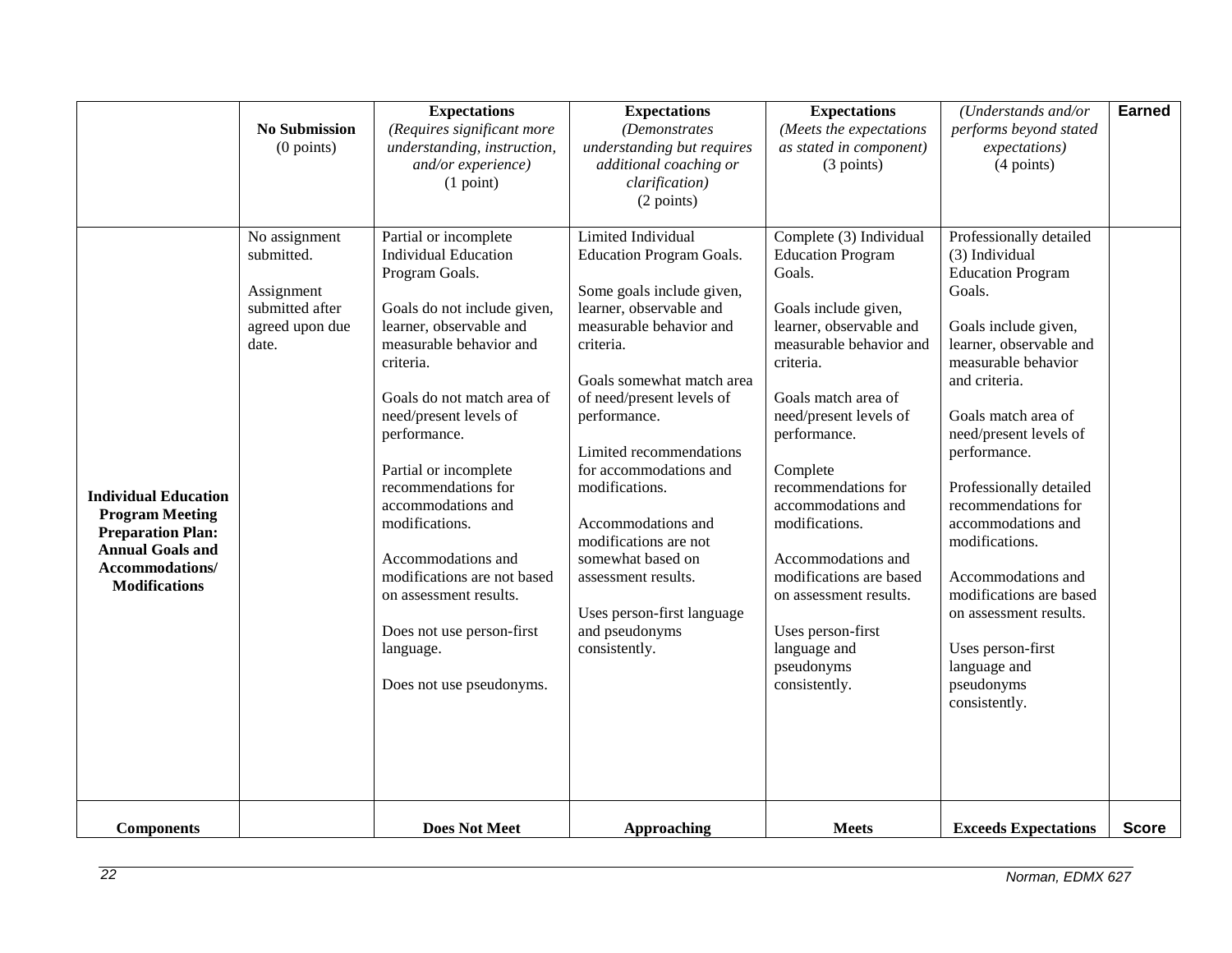|                                                                                                                                                                      | <b>No Submission</b><br>$(0$ points)                                                     | <b>Expectations</b><br>(Requires significant more<br>understanding, instruction,<br>and/or experience)<br>(1 point)                                                                                                                                                                                                                      | <b>Expectations</b><br>(Demonstrates<br>understanding but requires<br>additional coaching or<br>clarification)<br>(2 points)                                                                                                                                                                              | <b>Expectations</b><br>(Meets the expectations<br>as stated in component)<br>(3 points)                                                                                                                                                                                                                  | (Understands and/or<br>performs beyond stated<br>expectations)<br>(4 points)                                                                                                                                                                                                                                                              | <b>Earned</b> |
|----------------------------------------------------------------------------------------------------------------------------------------------------------------------|------------------------------------------------------------------------------------------|------------------------------------------------------------------------------------------------------------------------------------------------------------------------------------------------------------------------------------------------------------------------------------------------------------------------------------------|-----------------------------------------------------------------------------------------------------------------------------------------------------------------------------------------------------------------------------------------------------------------------------------------------------------|----------------------------------------------------------------------------------------------------------------------------------------------------------------------------------------------------------------------------------------------------------------------------------------------------------|-------------------------------------------------------------------------------------------------------------------------------------------------------------------------------------------------------------------------------------------------------------------------------------------------------------------------------------------|---------------|
| <b>Individual Education</b><br><b>Program Meeting</b><br><b>Preparation Plan:</b><br><b>Recommended</b><br><b>Related Services and</b><br><b>Educational Setting</b> | No assignment<br>submitted.<br>Assignment<br>submitted after<br>agreed upon due<br>date. | Partial or incomplete<br>recommendations of the<br>continuation or inception<br>and duration of related<br>services.<br>Partial or incomplete<br>recommendations about<br>placement/change of<br>placement.<br>Recommendations are not<br>connected to assessment.<br>Does not use person-first<br>language.<br>Does not use pseudonyms. | Limited recommendations<br>of the continuation or<br>inception and duration of<br>related services.<br>Limited recommendations<br>about placement/change of<br>placement.<br>Recommendations are<br>somewhat connected to<br>assessment.<br>Uses person-first language<br>and pseudonyms<br>consistently. | Complete<br>recommendations of the<br>continuation or inception<br>and duration of related<br>services.<br>Complete<br>recommendations about<br>placement/change of<br>placement.<br>Recommendations are<br>connected to assessment.<br>Uses person-first<br>language and<br>pseudonyms<br>consistently. | Professionally detailed<br>recommendations of the<br>continuation or<br>inception and duration<br>of related services.<br>Professionally detailed<br>recommendations about<br>placement/change of<br>placement.<br>Recommendations are<br>connected to<br>assessment.<br>Uses person-first<br>language and<br>pseudonyms<br>consistently. |               |
| <b>Components</b>                                                                                                                                                    |                                                                                          | <b>Does Not Meet</b>                                                                                                                                                                                                                                                                                                                     | <b>Approaching</b>                                                                                                                                                                                                                                                                                        | <b>Meets</b>                                                                                                                                                                                                                                                                                             | <b>Exceeds Expectations</b>                                                                                                                                                                                                                                                                                                               | <b>Score</b>  |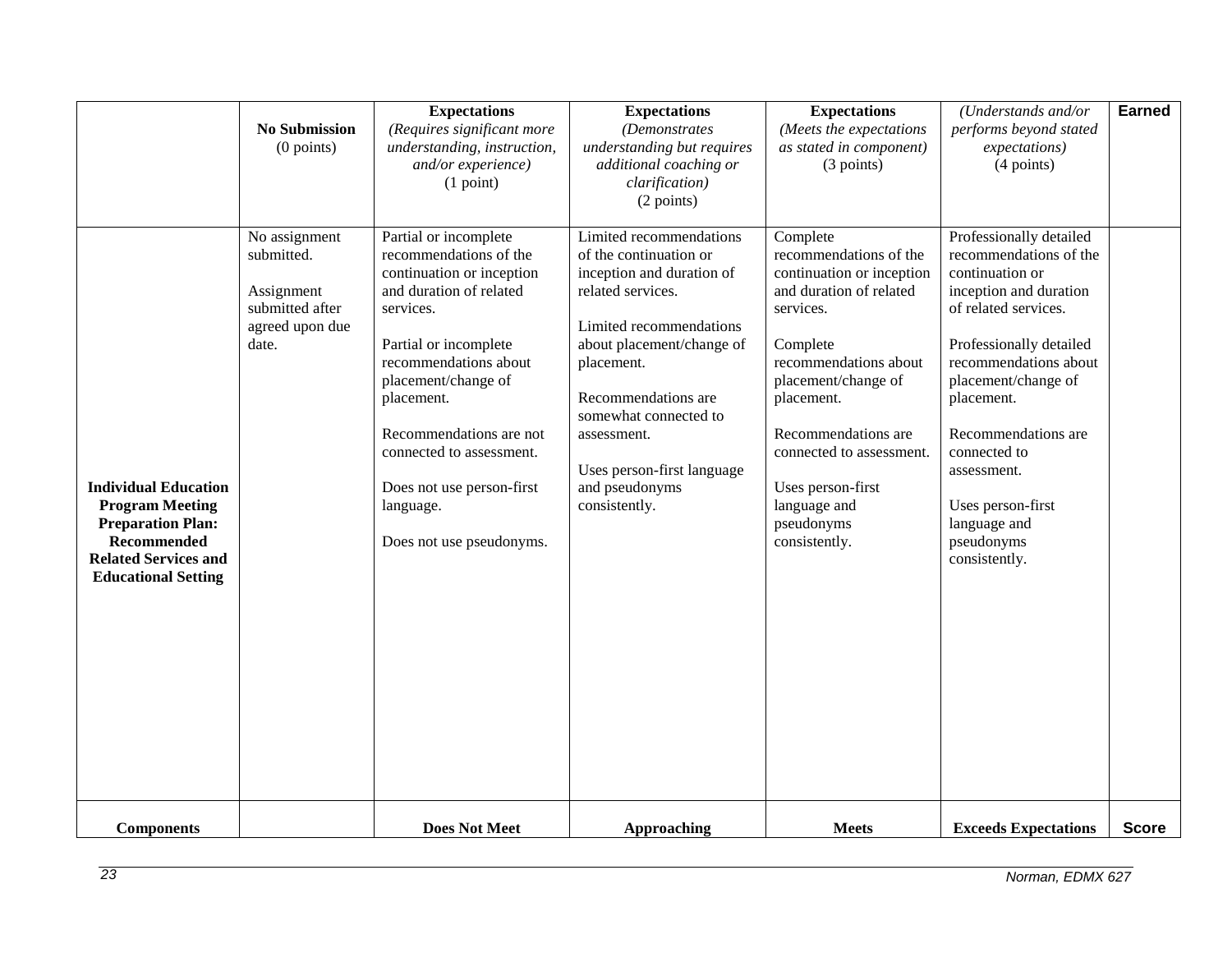|                                                                                                                                                                                                                   | <b>No Submission</b><br>$(0$ points)                                                     | <b>Expectations</b><br>(Requires significant more<br>understanding, instruction,<br>and/or experience)<br>(1 point)                                                                                                                                                                                                | <b>Expectations</b><br>(Demonstrates<br>understanding but requires<br>additional coaching or<br>clarification)<br>(2 points)                                                                                                                                                   | <b>Expectations</b><br>(Meets the expectations<br>as stated in component)<br>(3 points)                                                                                                                                                                                                | (Understands and/or<br>performs beyond stated<br>expectations)<br>(4 points)                                                                                                                                                                                                                                                  | <b>Earned</b> |
|-------------------------------------------------------------------------------------------------------------------------------------------------------------------------------------------------------------------|------------------------------------------------------------------------------------------|--------------------------------------------------------------------------------------------------------------------------------------------------------------------------------------------------------------------------------------------------------------------------------------------------------------------|--------------------------------------------------------------------------------------------------------------------------------------------------------------------------------------------------------------------------------------------------------------------------------|----------------------------------------------------------------------------------------------------------------------------------------------------------------------------------------------------------------------------------------------------------------------------------------|-------------------------------------------------------------------------------------------------------------------------------------------------------------------------------------------------------------------------------------------------------------------------------------------------------------------------------|---------------|
| <b>Individual Education</b><br><b>Program Meeting</b><br><b>Preparation Plan:</b><br><b>Family Support</b><br><b>Services and</b><br><b>Consultative</b><br><b>Collaboration for</b><br><b>Inclusive Practice</b> | No assignment<br>submitted.<br>Assignment<br>submitted after<br>agreed upon due<br>date. | Partial or incomplete<br>description on the inclusion<br>and collaboration of parents<br>and extended family<br>members in this process.<br>Partial or incomplete<br>description on consultative<br>collaboration for inclusive<br>practice.<br>Does not use person-first<br>language.<br>Does not use pseudonyms. | Limited description on the<br>inclusion and collaboration<br>of parents and extended<br>family members in this<br>process.<br>Limited description on<br>consultative collaboration<br>for inclusive practice.<br>Uses person-first language<br>and pseudonyms<br>consistently. | Complete description on<br>the inclusion and<br>collaboration of parents<br>and extended family<br>members in this process.<br>Complete description on<br>consultative<br>collaboration for<br>inclusive practice.<br>Uses person-first<br>language and<br>pseudonyms<br>consistently. | Professionally detailed<br>description on the<br>inclusion and<br>collaboration of parents<br>and extended family<br>members in this<br>process.<br>Professionally detailed<br>description on<br>consultative<br>collaboration for<br>inclusive practice.<br>Uses person-first<br>language and<br>pseudonyms<br>consistently. |               |
| <b>Individual Education</b><br><b>Program Meeting</b><br><b>Preparation Plan:</b><br><b>IEP Meeting Agenda</b>                                                                                                    | No assignment<br>submitted.<br>Assignment<br>submitted after<br>agreed upon due<br>date. | Partial or incomplete IEP<br>agenda to be followed at<br>focus student's meeting.                                                                                                                                                                                                                                  | Limited IEP agenda to be<br>followed at focus student's<br>meeting.                                                                                                                                                                                                            | Complete IEP agenda to<br>be followed at focus<br>student's meeting that<br>matches format provided<br>in class.                                                                                                                                                                       | Professionally detailed<br>IEP agenda to be<br>followed at focus<br>student's meeting that<br>matches format<br>provided in class.                                                                                                                                                                                            |               |
| <b>Components</b>                                                                                                                                                                                                 |                                                                                          | <b>Does Not Meet</b>                                                                                                                                                                                                                                                                                               | <b>Approaching</b>                                                                                                                                                                                                                                                             | <b>Meets</b>                                                                                                                                                                                                                                                                           | <b>Exceeds Expectations</b>                                                                                                                                                                                                                                                                                                   | <b>Score</b>  |